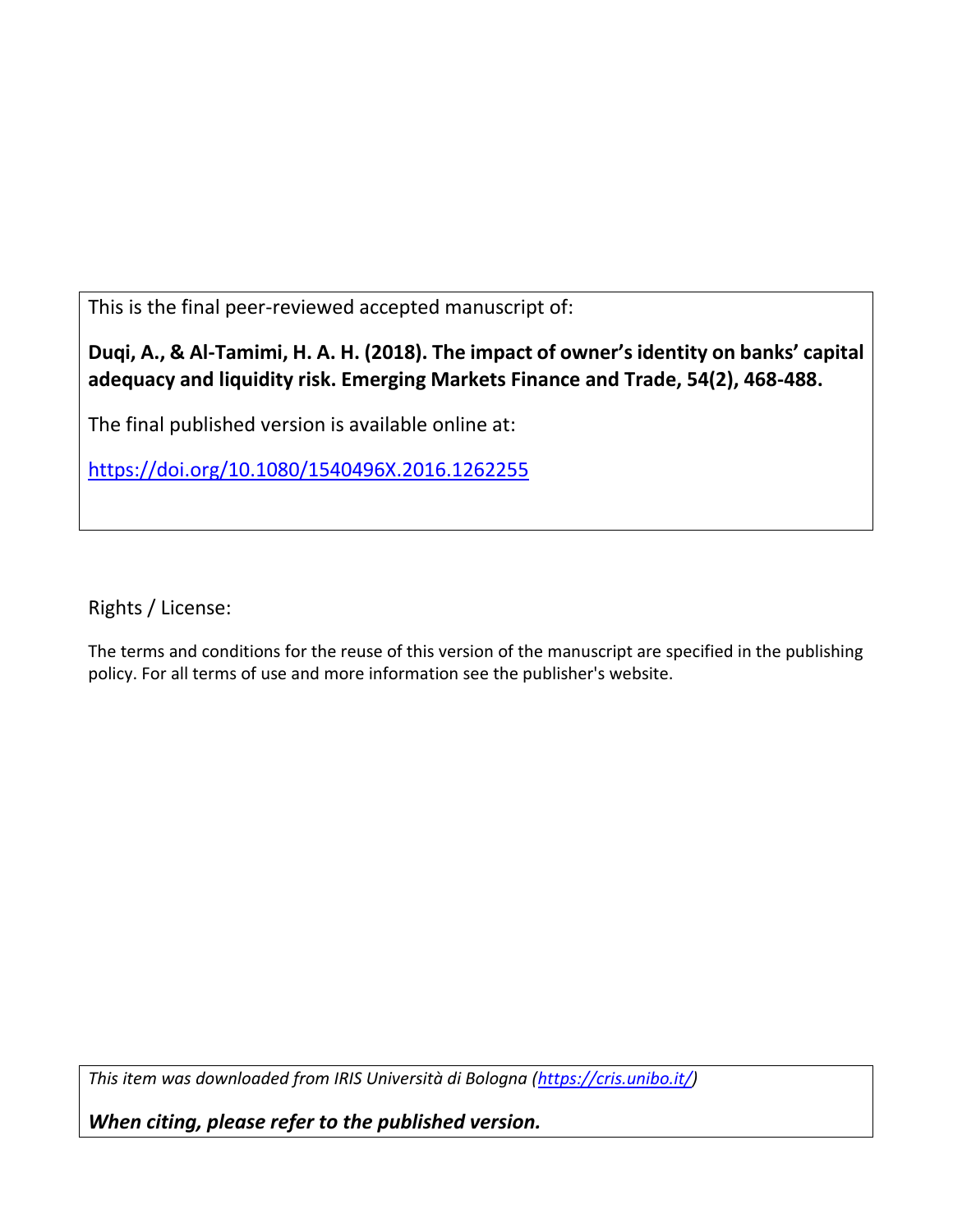# **The impact of owner's identity on banks' capital adequacy, and liquidity risk**

Andi Duqi<sup>\*a</sup>, Hussein Al-Tamimi<sup>b</sup>

\*Corresponding author,

<sup>a</sup> Department of Finance and Economics, College of Business Administration, University of Sharjah, P.O. Box 27272, United Arab Emirates (UAE),

Aduqi@sharjah.ac.ae,

Tel. +971065053568.

<sup>b</sup> Department of Finance and Economics, College of Business Administration, University of Sharjah, P.O. Box 27272, United Arab Emirates (UAE),

hussein@sharjah.ac.ae,

Tel. +971065053519

# **Acknowledgments**

The authors want to thank the University of Sharjah that funded the project through a research grant (No. 140322).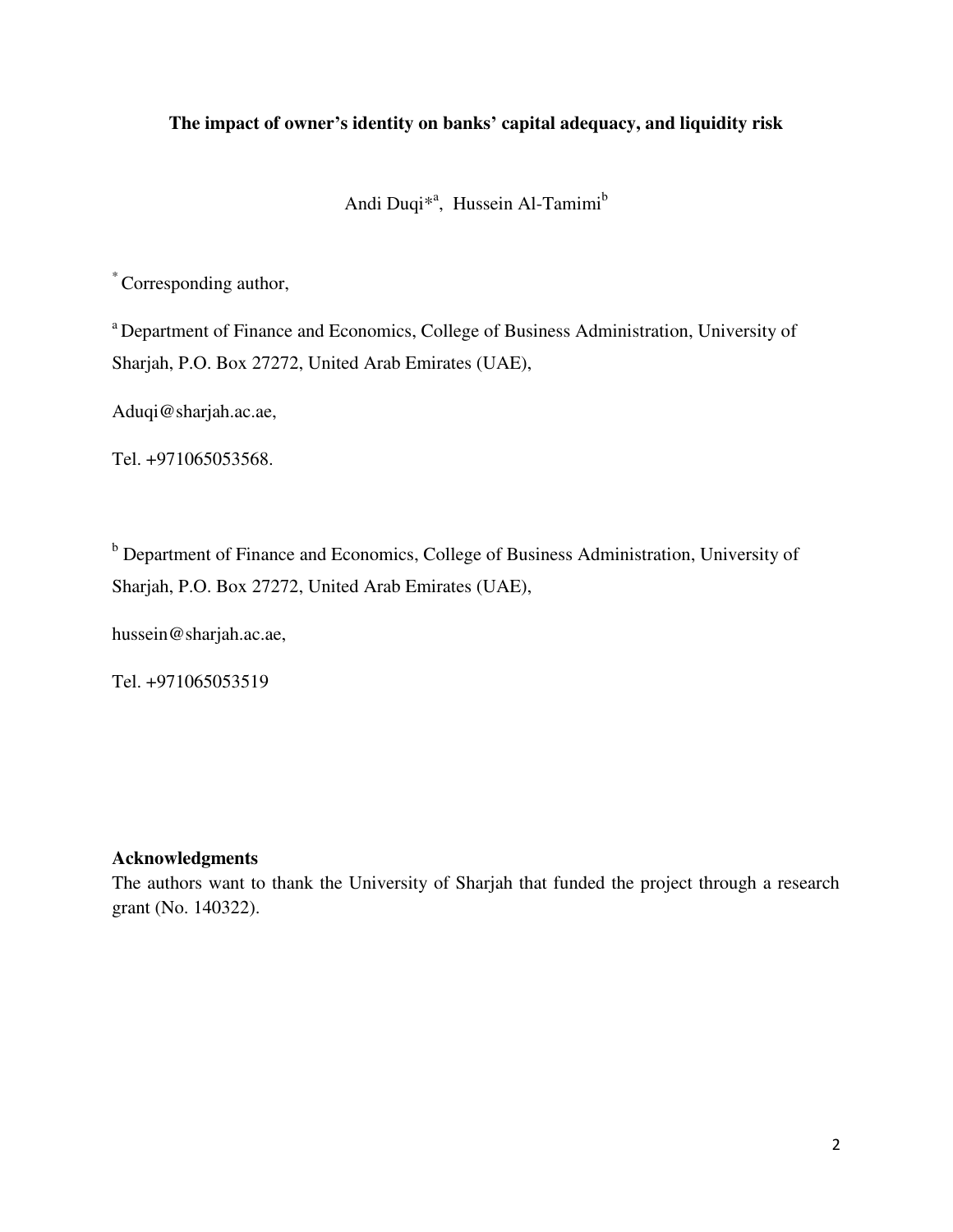# *Abstract*

In this paper we test the potential impact of the owner's identity on banks' capital adequacy and liquidity risk as defined by the Basel III regulatory framework. Using a unique dataset on a sample of banks domiciled in the Middle East and North Africa region we find that the ownership structure is an important driver of banks' regulatory capital and liquidity risk. Private and foreign investors exhibit a stronger preference for higher levels of capital, whereas the impact of government ownership on banks' risk remains inconclusive. Moreover, privatelyowned banks evidenced lower levels of liquidity risk compared to the other groups during the last financial crisis because of tighter budget constraints and more compelling liquidity needs.

Keywords: Basel III, bank ownership, capital adequacy, liquidity ratio, ownership structure

JEL Classification: G21, G28, G32, G34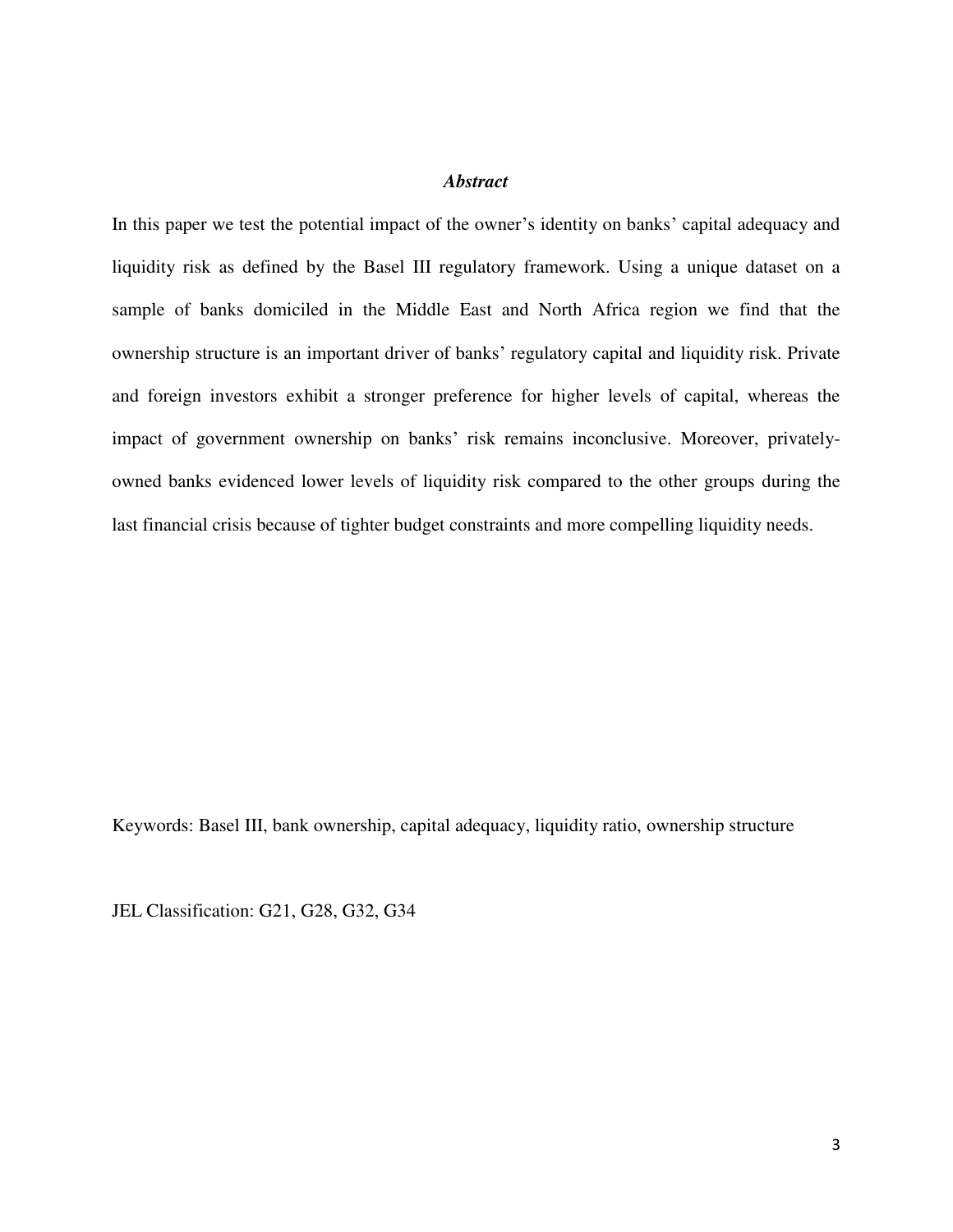### **1. Introduction**

The recent financial crisis revealed, among other issues, that governance mechanisms inside banking firms are still insufficiently understood by practitioners, scholars and policy makers. Within this area, the ownership structure of banks has been identified as one of the main variables under scrutiny because of its effect on the performance of these intermediaries (Shehzad et al. 2010; Barry et al. 2011).

According to the extant literature, both theoretical and empirical, the performance and risktaking behavior of firms depend on the type of the controlling shareholder (Claessens et al. 2001; Berger et al. 2005; Iannotta et al. 2013). For instance, when banks are controlled by the Government, they are considered to be less efficient than privately owned competitors because they pursue political rather than profit-maximizing goals (Iannotta et al. 2007). Besides this, most of the current studies agree that state-owned banks benefit from some kind of protection in the event of default, which should permit them to take more risk (Demirgüc-Hunt and Detriagiache, 2002).

The impact of foreign ownership on bank risk-taking is a controversial issue. According to the *general global advantage hypothesis*, foreign-owned banks should be more profitable due to comparative advantages over domestic-owned banks (Lensink and Naaborg, 2007). On the other hand, the *home field advantage* predicts that domestic-owned banks will be more profitable due to their ability to reduce their agency costs compared to foreign banks. Moreover, foreign investors are at an informational disadvantage relative to local investors (Berger et al. 2005; Choe et al. 2005).

Family-owned banks are perceived to be less prone to take high risks because the wealth of the main shareholders is not well-diversified. Private investors and families invest a large share of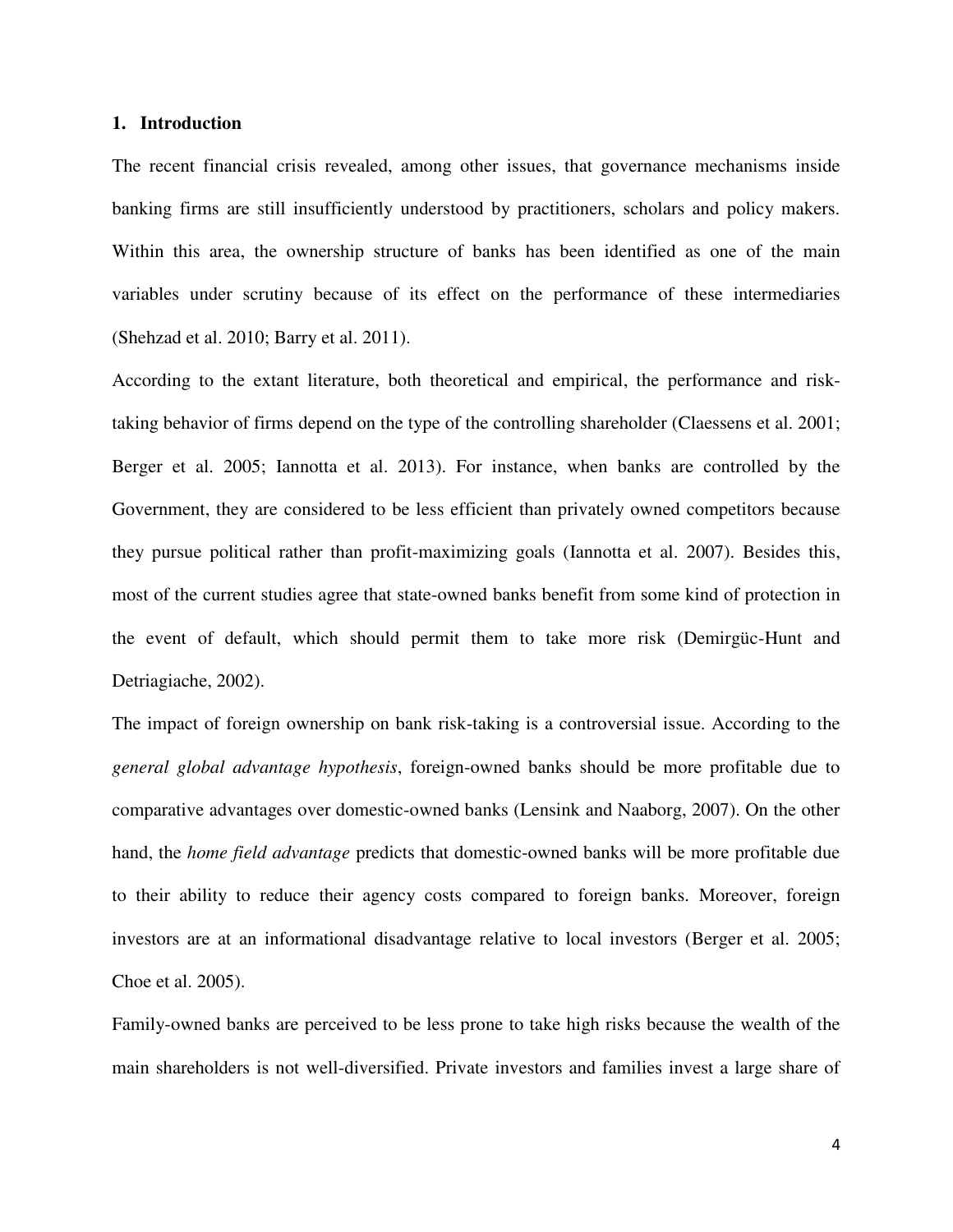their wealth in companies, meaning that they might be more risk-averse and suffer from greater credit constraints than other types of owners (Fama and Jensen, 1985).

The aforementioned studies concentrate mainly on banks' capital adequacy and overall risktaking but not specifically on liquidity management. The subprime crisis revealed that liquidity transformation was the primary source of banks' vulnerability, even when they were formally complying with Basel rules on regulatory capital (BIS, 2009). In this regard, the extant literature has not provided conclusive results about how liquidity risk might be affected by the identity of banks' major owners. For instance, government ownership could be reflected in a propensity among state-owned banks to develop moral hazard behavior by taking more risk, given an implicit guarantee provided by the government (Dietrich et al. 2014).

Foreign-owned banks are generally part of large banking institutions; they have more access to international capital markets and benefit from the wholesale funding of the parent company, but they generally do not attract sufficiently large deposits in the countries in which they are established. The combined effect of these variables makes the outcome unclear. The presence of private investors / families should be associated with higher costs of liquidity for them, which should be reflected in lower liquidity ratios.

Risk-taking decisions in the banking industry are becoming increasingly important for many policy makers and regulators, given the need to adopt Basel III rules by January  $2018^1$ . In complying with this framework, banks are required to increase their regulatory capital (Tier 1 and capital asset ratio) and to satisfy newly introduced liquidity requirements. In particular, the *liquidity coverage ratio* measures the sensitivity of the bank to short-term liquidity shocks, and the *net stable funding ratio* is designed to promote longer-term funding of the assets and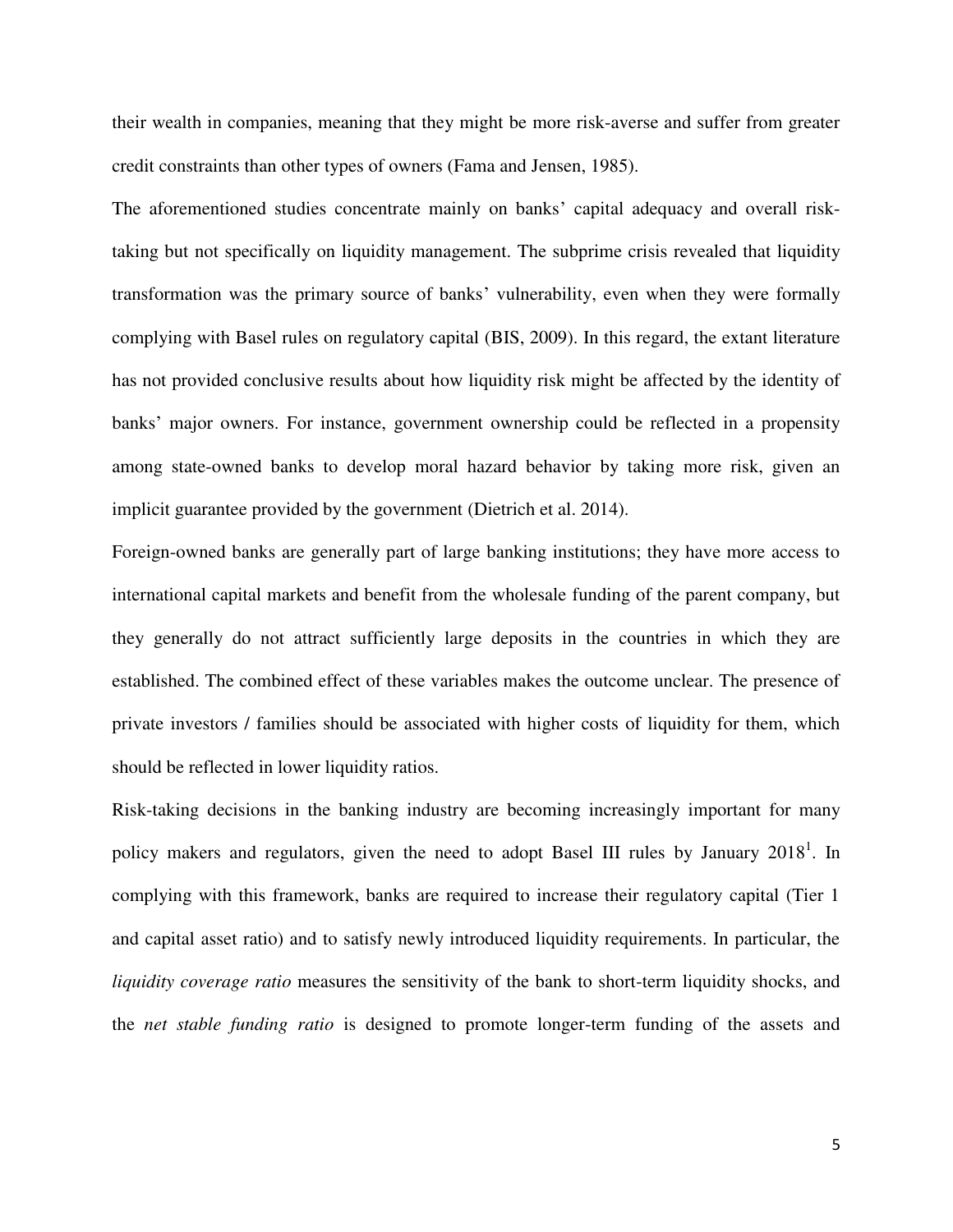activities of banking organizations (Basel Committee on Banking Supervision, 2010a; Dietrich et al. 2014).

In this article we follow an intuition presented in recent studies (Dietrich et al. 2014; Chalermchavitchien et al. 2014). We try to understand how banks in a specific area would have complied with Basel III rules if they had been in place in the last decade. The answers to these questions can provide useful implications to the ongoing debate about the role of the state in the economy, the benefits of foreign entry to the banking sector of developing countries and the risk attitudes of banks' major owners.

We conduct an analysis of the effect of the owner's identity on the bank's capital and liquidity ratios for a sample of banks from the Middle East and North Africa (MENA) region. The reason for this choice is threefold. First, research on the banking sector has tended to be skewed towards developed economies and there is a scarcity of research looking at important issues such as compliance with Basel rules in other regions. Second, this area provides an interesting environment for testing the link between different owners, risk-taking behavior and liquidity requirements because of the prevalence of government entities, wealthy families and foreign organizations among local banks' owners. This is a consequence of the efforts of policy makers in these countries to open their economies to foreign investors, privatize many state-owned banks and create a friendly environment for economic growth (Farazi et al. 2011). Third, all countries in this region have shown convergence in recent years in implementing the Basel II regulations and they are gradually adopting Basel III rules (Chabanel, 2011).

The novel aspects of this paper are the following. First, we provide some useful insights into the link between owner type, capital adequacy and liquidity risk. This issue has not received adequate attention so far from researchers and policy makers, especially in terms of the factors

6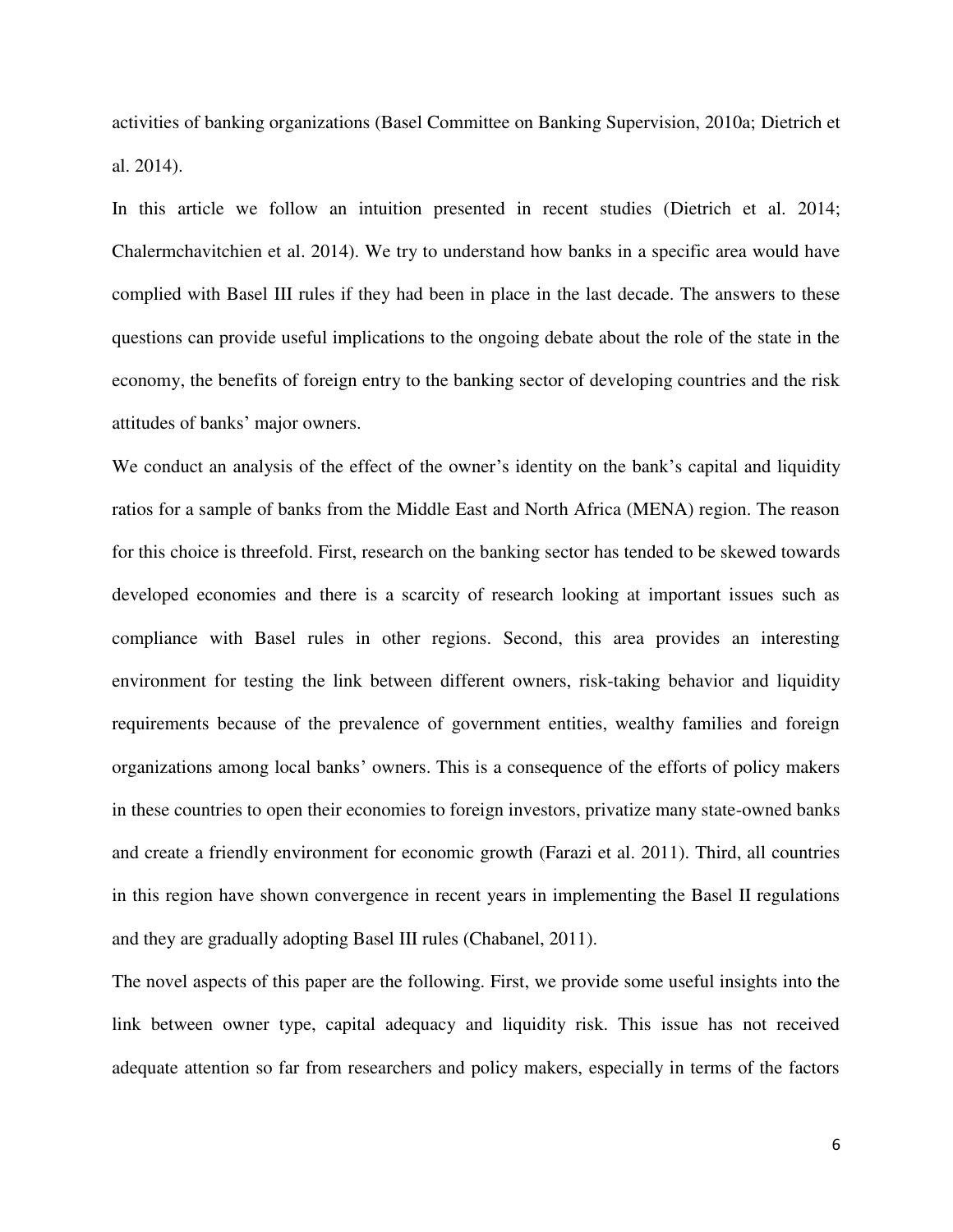that have a decisive impact on banks' liquidity risk. Regarding the impact of owner identity on capital adequacy, some related studies compare the riskiness of private and state-owned banks without considering foreign ownership (Iannotta et al. 2013; Dong et al. 2014). Other studies analyze the ownership concentration without considering owner identity (Shehzad et al. 2010; Chalermchavitchien et al. 2014). Funding risk is not a new phenomenon in the banking industry. The reason lies in the bank's role as liquidity providers. Their assets (mostly long-term and illiquid) are usually financed with deposits withdrawable on demand which leaves them exposed to bank runs (Diamond and Dubvig,  $1983$ )<sup>2</sup>. However, given the recent creation of the new liquidity standards there are quite a few descriptive papers on this issue and, as far as we know only a paper by Dietrich et al. (2014) that looks into the drivers of the net stable funding ratio for a sample of European banks. Differently from them, we do not use dummies for different types of banks (private, state-owned or foreign). Instead, we adopt the proportion of equity held by the major bank owner. This gives us the possibility of checking whether the owner effect is linear or not. Another advantage of using the proportion of equity held is that it permits interactions between different owner types and other explanatory variables.

Second, this is one of the first studies aiming to explore the dynamics of banks' liquidity risk in the last few years, including those of the financial crisis. We think this is an important test that will help us to better understand its main drivers considering that it will be in the regulators' agenda for the next years.

Third, this is the first study of this type for the MENA region and one of the few that do not concentrate on developed economies. It could provide useful out-of-sample evidence of the importance of owner identity for banks' capital requirements in developing countries where there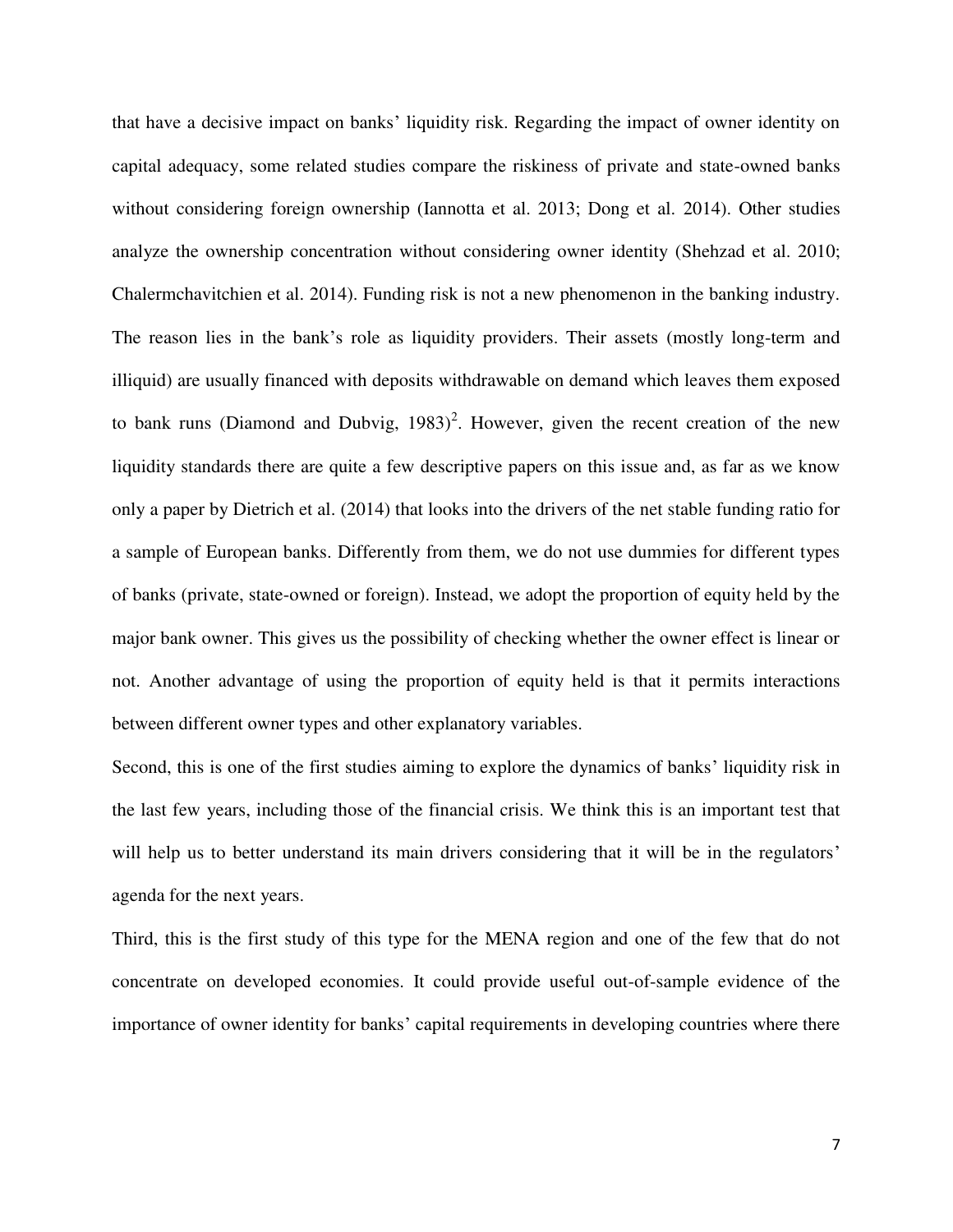are more concerns about the role of foreign entry to the credit market and state intervention in the economy.

The results suggest that owner identity plays an important role in banks' capital adequacy and liquidity. We find that private investors/families and foreign banks are less prone to take high risks as the banks in which they invest tend to have higher capital asset ratios. Private investors are also associated with lower levels of liquidity risk. A second important result is that we do not find any evidence supporting the link between state-owned banks and their risk attitude.

The paper is structured as follows. In the next section we provide some insights from the current literature on the link between ownership and capital adequacy for banks. Section 3 illustrates the institutional framework in the MENA region. In Section 4 we present the sample selection and some descriptive statistics. Section 5 comprises the research hypotheses, the model specification and the choice of dependent and independent variables. In Section 6 we exhibit the main empirical results. In Section 7 some robustness tests are applied to the main model, and these are followed by conclusions and final remarks.

### **2. Literature review**

The importance of ownership structure for bank performance and risk taking has been at the center of the research debate in the last few years. Major attention has been dedicated to ownership concentration and its impact on firm performance and riskiness (Jensen and Meckling, 1976; Shleifer and Vishny, 1997; Haw et al. 2010; Dong et al. 2014; Busta et al. 2014).

Evidence on the role of the identity of the controlling owner in banks is still inconclusive and scant. Among the different ownership types, government ownership of financial institutions has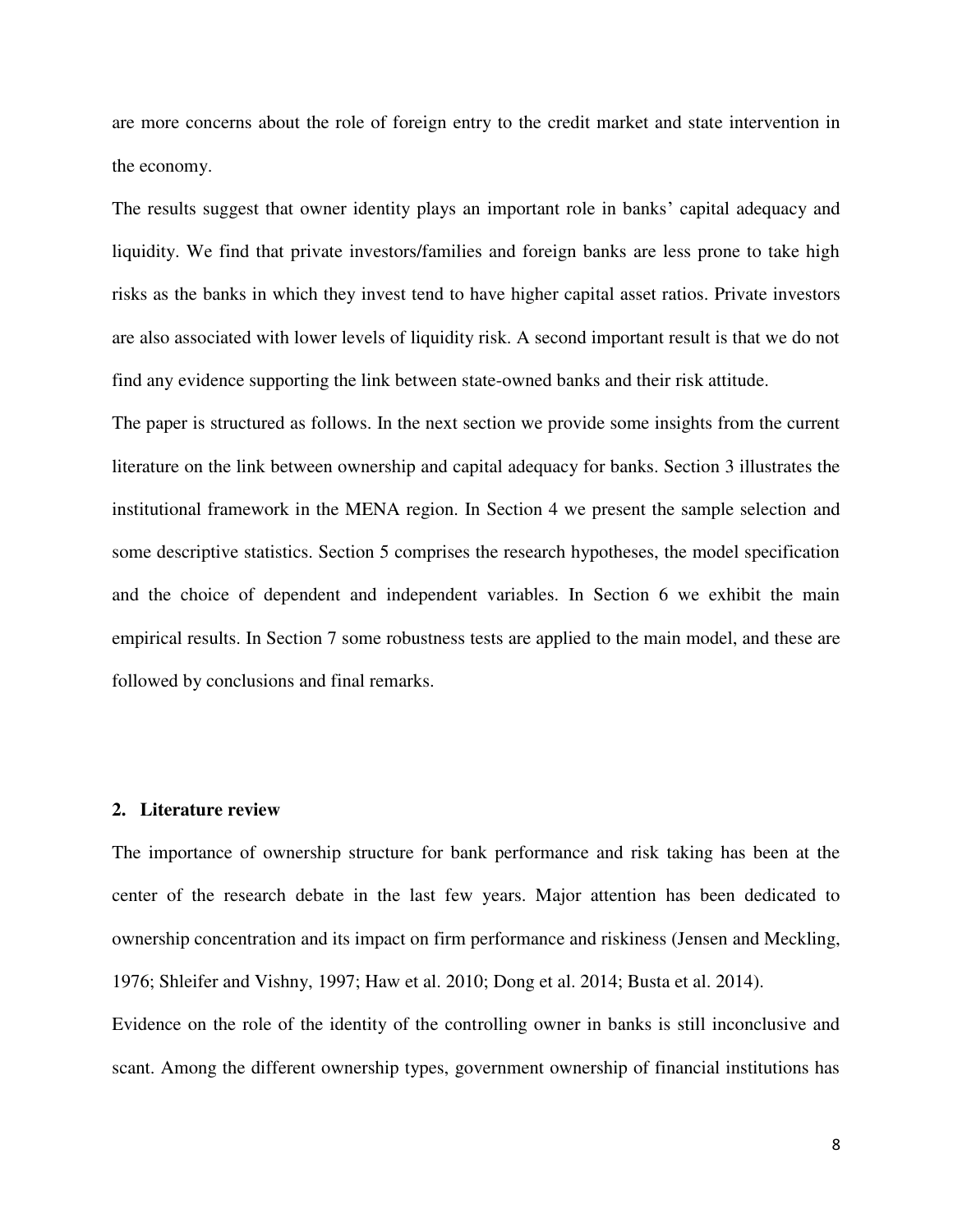attracted major interest. A number of papers document that state-owned banks are less profitable than privately owned ones according to several theoretical approaches. First, governments are keener to pursue social goals for political purposes, such as providing credit to underserved sectors of the economy, reducing unemployment or financing special infrastructure projects (La Porta et al. 1999; Pedersen and Thomsen, 2003). Moreover, they do not suffer from soft budget constraints and do not pursue strictly profit-maximizing strategies (Shleifer and Vishny, 1997; Dong et al. 2014). The combined effect of these factors should result in a lower loan quality and higher default risk for government-owned banks than privately owned ones (Berger et al. 2005; Barry et al. 2011).

The empirical evidence so far has produced inconclusive outcomes on this topic. Angkinand and Wihlborg (2010), Iannotta et al. (2007; 2013) and Dong et al. (2014) associate government ownership of banks with higher risk taking. Other studies fail to show that this is true in developing countries such as Russia, India and Turkey (Bhattacharyaa et al. 1997; Isik and Hassan, 2002; Fungáčová and Solanko, 2009).

The presence of foreign banks in developing economies has been studied from different points of view as their investment in these countries has increased enormously in recent years. Existing studies are divided into those that support the *global advantage hypothesis* and others considering the *home field advantage hypothesis.* The former theoretical framework predicts that foreign banks will be more profitable and efficient than domestic institutions (Bonin et al. 2005; Brown et al. 2009; Havrylchyk and Jurzyk, 2011; Laidroo, 2015). This is deemed likely for a number of reasons, such as better access to capital markets, a greater ability to diversify risks, and superior technologies, especially for collecting and evaluating "hard information" (Berger et al. 2005).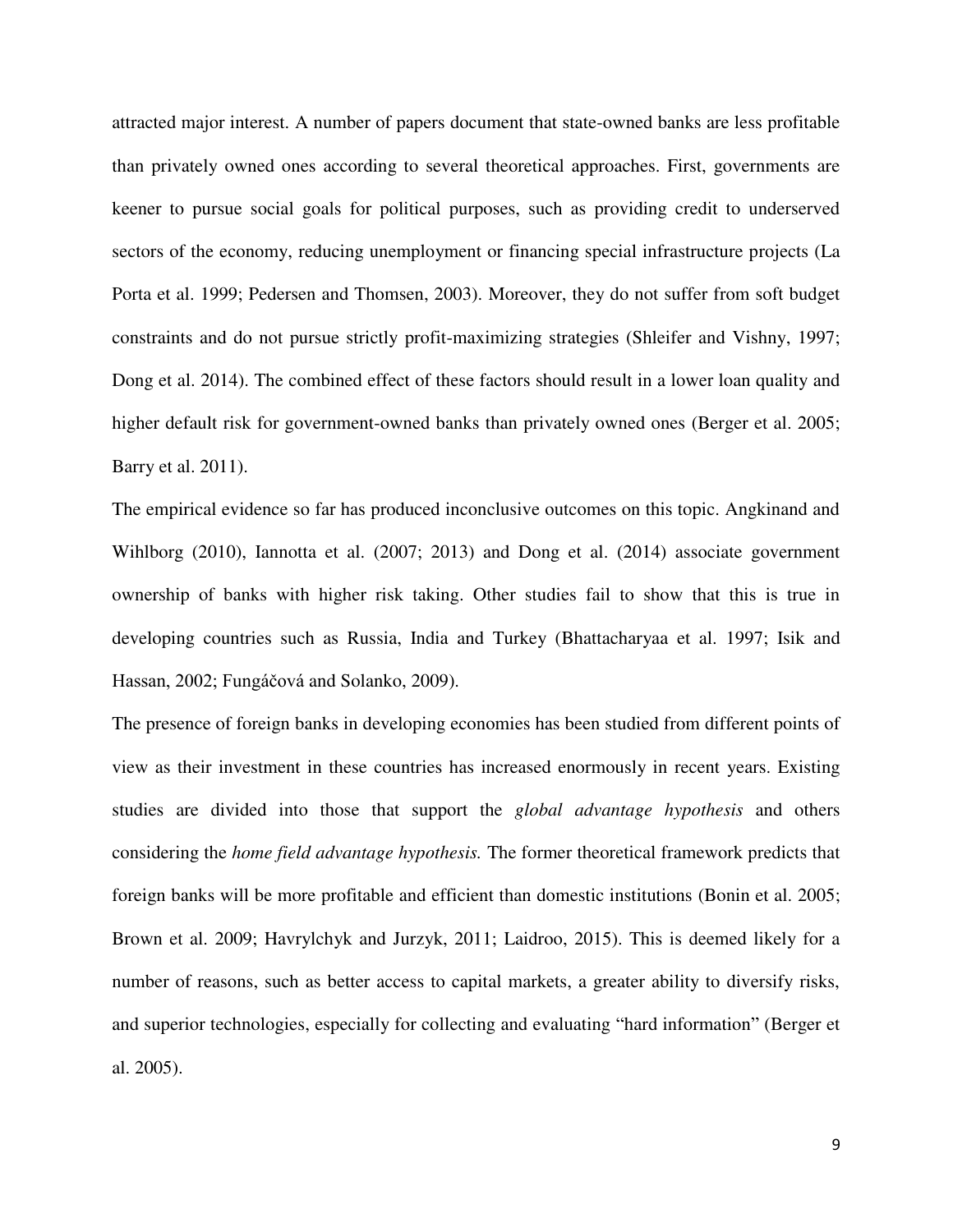However, other studies suggest that foreign ownership is associated with lower efficiency than domestic ownership because of the predominance of factors related to the second "theoretical approach". Domestic banks have some advantages, especially in developing economies, such as access to "soft" information about the local environment (Berger et al. 2003; Lensink and Naaborg, 2007). Empirical evidence so far has not produced conclusive results about which framework fits better in the banking sector (Mian, 2003; Bonin et al. 2005). In particular, it is still not clear whether the risk taking and capital adequacy of foreign-owned banks are significantly different from those of domestic institutions.

The presence of families as major owners of financial institutions should have a negative impact on banks' riskiness. Single owners and families invest a large share of their wealth in the firm, and are therefore more risk-averse and more likely to be capital-rationed than companies with diversified ownership (Pedersen and Thomsen, 2003). There is still a scarcity of research about this issue in the banking industry. Laeven (1999) finds that family-owned banks were the most risky before the Asian crisis in 1997. However, Barry et al. (2011) show that a higher stake of family/individual ownership is associated with a decrease in asset and default risk.

The aforementioned papers do not focus exclusively on the potential impact of ownership identity on capital adequacy or the implementation of Basel rules, although a number of studies address these issues indirectly by using as a proxy for banks' risk taking, among other variables, banks' capital asset ratio, which is the key indicator in the Basel requirements (Chou and Lin, 2011; Dong et al. 2014). Based on the aforementioned studies and assumptions we test the following hypothesis about the impact of owner identity on bank capital adequacy: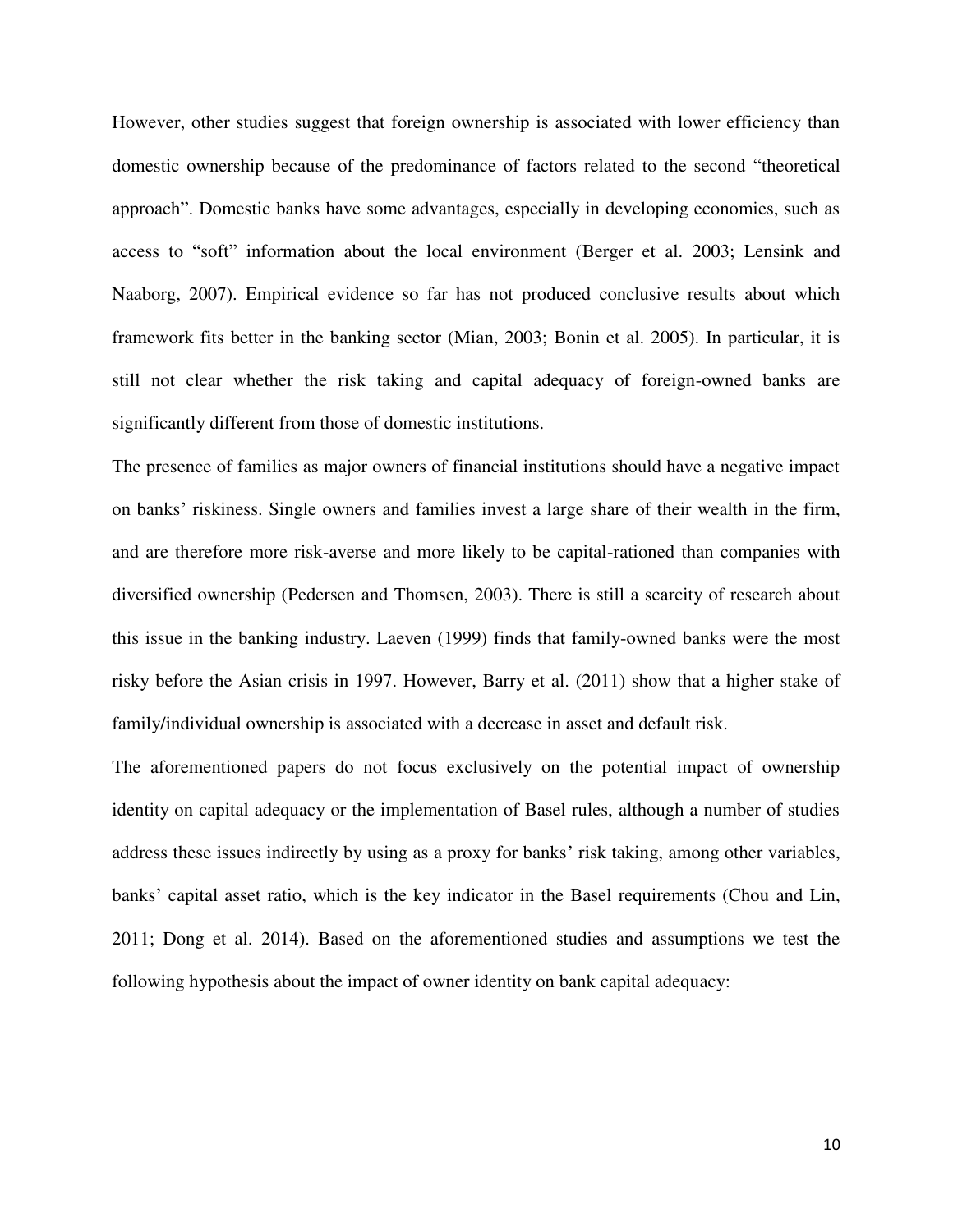**Hypothesis 1.** Different ownership structures imply different levels of banks' overall capital adequacy.

The literature is less abundant on the impact of ownership identity on banks' liquidity risk. Andries and Billon (2010) develop a theoretical model and show that government-owned banks can benefit from a more stable deposit base, given that depositors perceive they are better protected during a financial crisis in a public bank. Therefore, liquidity risk is less likely to be a concern for state-owned banks. Brei and Schclarek (2015) examine from a theoretical perspective the lending behavior of private and public banks. They show that the lending of the former group decreases to a larger extent than that of the public banks, because public banks do not generally suffer deposit withdrawals and have better access to additional funding or capitalization. Similar results are reached by Bertay et al. (2012), De Haas et al. (2012), and Cull and Martínez-Pería (2013).

With regard to any differences between foreign-owned and local banks, Vazquez and Federico (2015) provide evidence that during the last financial crisis the smaller domestically owned banks were relatively more vulnerable to liquidity risk, while the large cross-border institutions were able to exploit their internal capital market and enjoy a more stable funding base which suggests that optimal choices about liquidity should be different among the two groups. However, Claessens and van Horen (2012) and De Haas and van Lelyveld (2014) assert that purely domestic banks were more isolated from the crisis and presented more stable lending patterns than multinational banks.

Dietrich et al. (2014) concentrate on the impact of several bank-specific characteristics on liquidity requirements for a sample of European banks. Among the explanatory variables they

11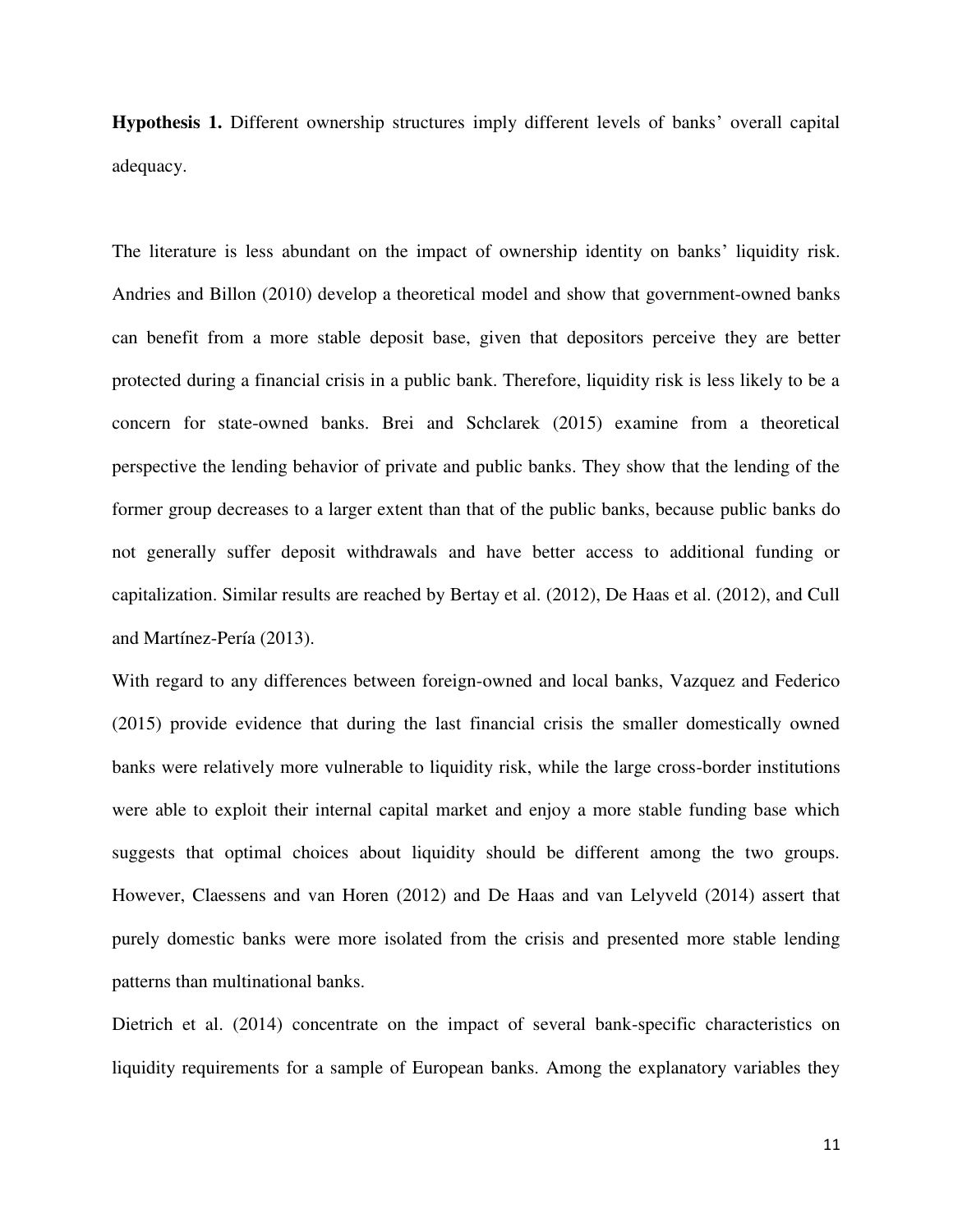include dummies for state-owned and foreign-owned banks. The results indicate that state-owned banks do not have any impact on liquidity requirements, but conversely, domestic banks have significantly higher net stable funding ratio than their foreign competitors. Based on the aforementioned assumptions, the second hypothesis we aim to test in the present study is the following:

**Hypothesis 2.** Different ownership structures imply a different exposure to liquidity risk.

#### **3. Institutional background of the MENA region**

The corporate governance of banking institutions in MENA is similar to that in other developing economies, with features such as underdeveloped financial markets, a high level of ownership concentration, a preponderance of family-owned firms and a strong presence of government ownership and control. The market for corporate control is still non-existent due to the rudimentary stage of development of the stock exchanges (Piesse et al. 2012).

Nevertheless, the past few years have witnessed a greater commitment to financial liberalization, the privatization of many state-owned banks, and a reduction in the entry barriers for foreign entrants (Turk-Ariss, 2008). The presence of foreign institutions has traditionally been higher in countries such as Bahrain, Qatar and the United Arab Emirates (Arouri et al. 2011).

The countries of the Gulf Cooperation Council  $(GCC)^3$  are part of the MENA region but they surpass the others in terms of the development of the financial sector (Chahine, 2007). This is a result of the boom in oil and natural gas revenues in the last few years and of a series of reforms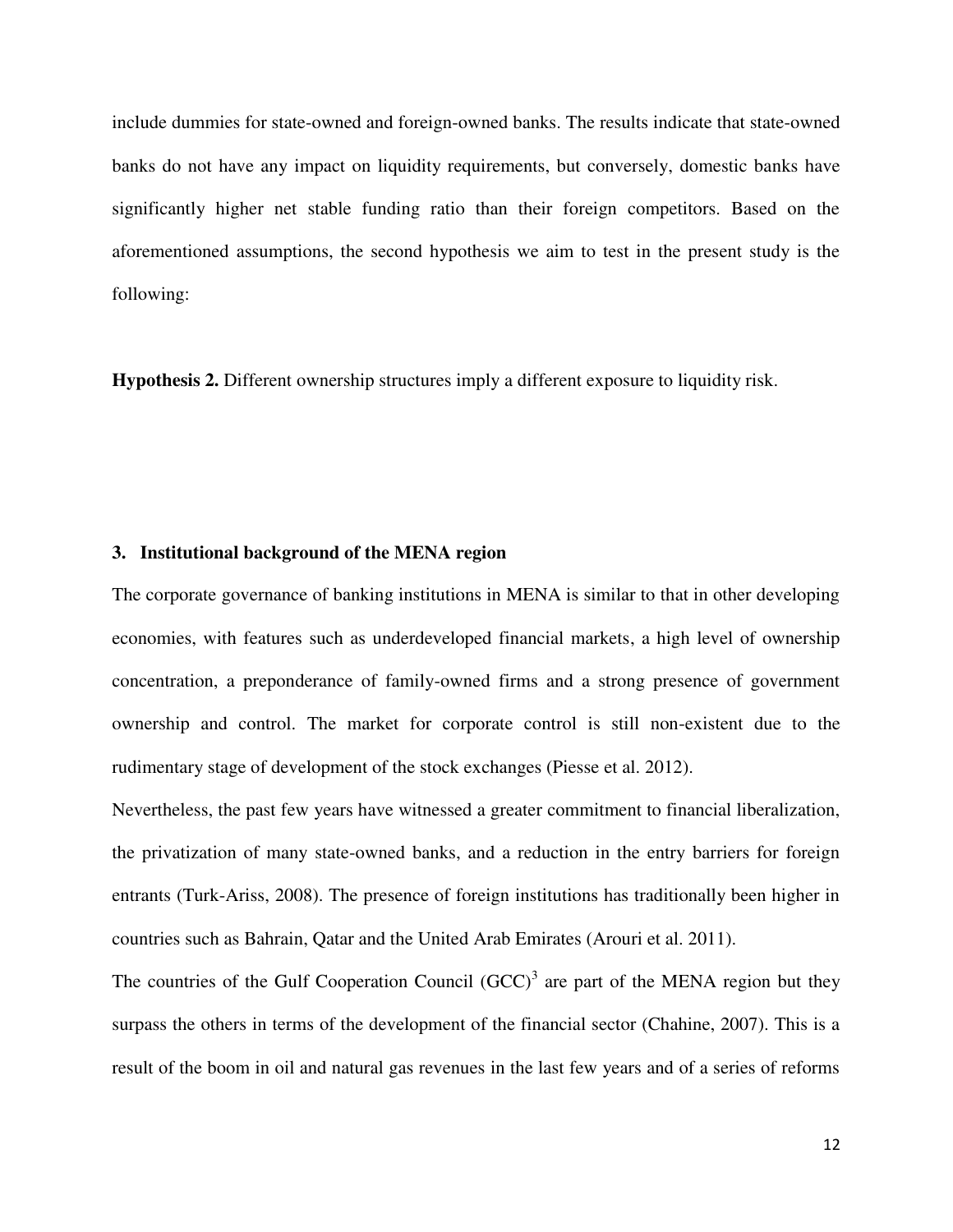that have aimed to implement national financial systems and enhance competitiveness in the banking industry.

Farazi et al. (2011) show most MENA countries to have experienced a decline in the share of state banks during the last decade but the government's role to have remained fundamental in countries such as Algeria, Syria and Libya<sup>4</sup>. Foreign banks increased their average share in the region, except for a slight decrease in GCC countries. The share of foreign banks grew from 8% in 2001 to 20% in 2008.

Generally, the banking institutions in the region are smaller on average and disclose less information than banks in more developed economies. A large portion of their assets is invested locally and there is a low diversification of activities. This aspect may have been responsible for the reduced impact of the last financial crisis on the banking sector in the area. However, some countries, such as the United Arab Emirates (UAE), experienced real estate bubbles in 2008 followed by sharp falls in housing market prices and partial bailouts of banking institutions by the government.

MENA countries have strengthened banking supervision and regulation and taken significant steps towards the adoption of Basel rules (Creane et al. 2004; Ayadi and De Groen, 2014). At the moment, almost all jurisdictions object of this study have finalized the frameworks required to enforce the new standards, and implementation is being phased in (Prasad et al. 2016)<sup>5</sup>.

A few articles have attempted to investigate the performance of banks in the MENA region. Some of them are country-level studies (Bennaceur and Goaied, 2001; Isik et al. 2004; Omran, 2007). Naceur and Omran (2011) study the impact of financial development, institutional factors and competition on bank performance. Kobeissi and Sun (2010) and Farazi et al. (2011) focus on the impact of ownership structure on bank performance. These studies use dummies for state-,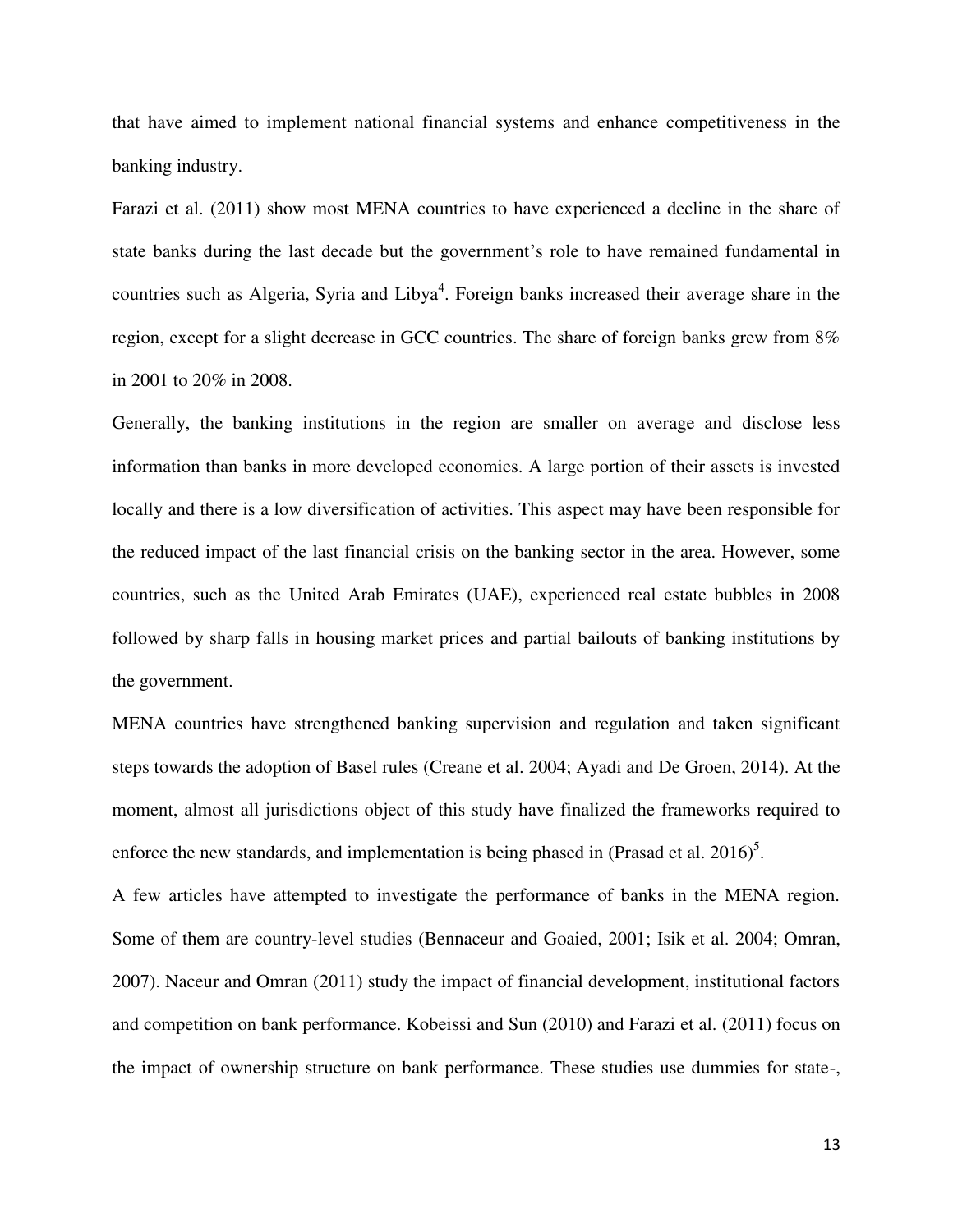foreign-, and domestic-owned banks, and bank performance is measured by common variables such as ROA, ROE, and net interest margin. The main findings are that private and foreign banks generally perform better than state-owned banks. There are no studies, to the best of our knowledge, looking at the impact of owner identity on bank capital requirements for this region.

# **4. Data and sample selection**

We collect data from *Bureau van Dijk*'s *Bankscope* database on the financial statements of all the listed and unlisted banks domiciled in the MENA region for the period 2000-2011. *Bankscope* also contains information about the ownership structures of the banks and the relative shares possessed by different shareholders. When this information was missing in *Bankscope* we tried to identify the owner type by searching among alternative sources such as the banks' websites, their audited financial statements, local directories for each country, or by asking the banking institutions directly via mail.

We decided to exclude from the sample development banks and investment banks, and concentrate only on commercial ones. The asset and liability items of development and investment banks prevent comparison with commercial institutions. Development banks focus on providing credit to governments for specific infrastructure projects and they are financed through annual quotas based on the GDP of each country. Investment banks' core business is not lending to households or corporations and they are not financed through deposits but through the international financial markets.

We also opted to exclude banks that did not have at least three consecutive observations. Our final dataset consists of 188 banks from 13 countries, making a total of 1388 firm-year

14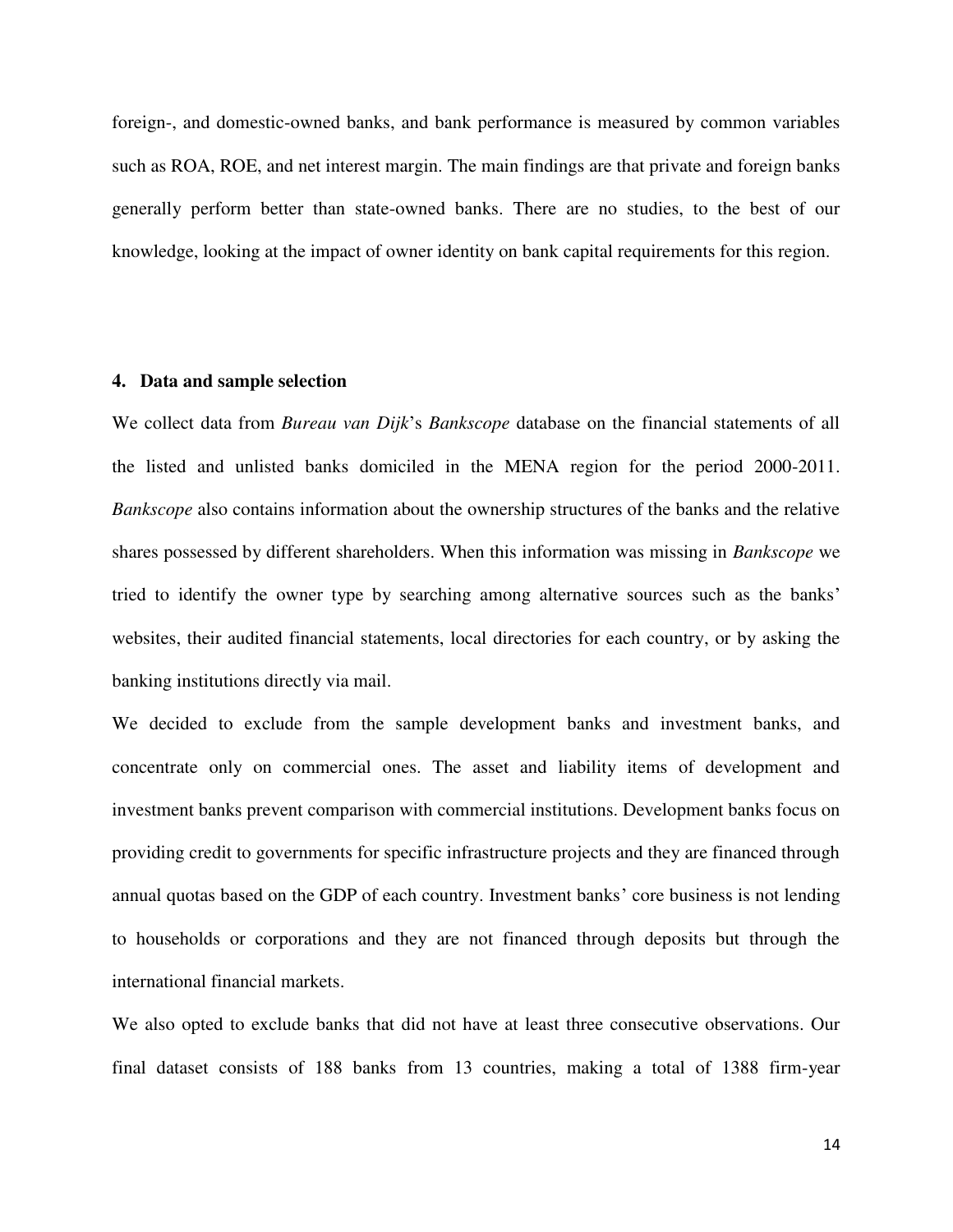observations for which we have accounting, capital and liquidity ratios, and ownership data. Table 1 (Panel A) reports the number of firm-year observations and the number of those that belong to listed institutions per country. Listed banks account for more than 50% of all observations.

In order to mitigate the problem of outliers, all accounting variables were winsorized at the 1st and 99th percentiles. In Table 1 (Panels B and C), we first present descriptive statistics for bank performance, capital adequacy and liquidity requirements, and then show the distribution of observations based on the equity stakes owned by the largest shareholders in our sample. For all variables in Panel B we display the mean values, together with the standard deviation, and the 5th and 95th percentiles.

# *4.1 Capital adequacy and liquidity variables*

The capital adequacy ratios are given by the capital asset ratio (*CAR*) and the Tier 1 capital ratio (*Tier\_1*). CAR is measured as Tier 1 plus Tier 2 capital over risk-weighted assets. The liquidity requirement variables are proxied by the net stable funding ratio (*NSFR*) and the Liquidity creation ratio (*LC\_ratio*) 6 . The mean values of *CAR* and *Tier\_1* are respectively 15.05% and 8.96%. These values are similar to those found by other studies such as Distinguin et al. (2013) for a sample of US and European commercial banks, and Kobeissi and Sun (2010) for MENA banks. *NSFR* has an average value of 1.77. This indicator is measured as the available amount of stable funding divided by the required amount of stable funding.

The LC ratio is a relatively recent variable to emerge. Banks are not required to meet a particular target for it under Basel III rules but we decided to include it as a robust alternative liquidity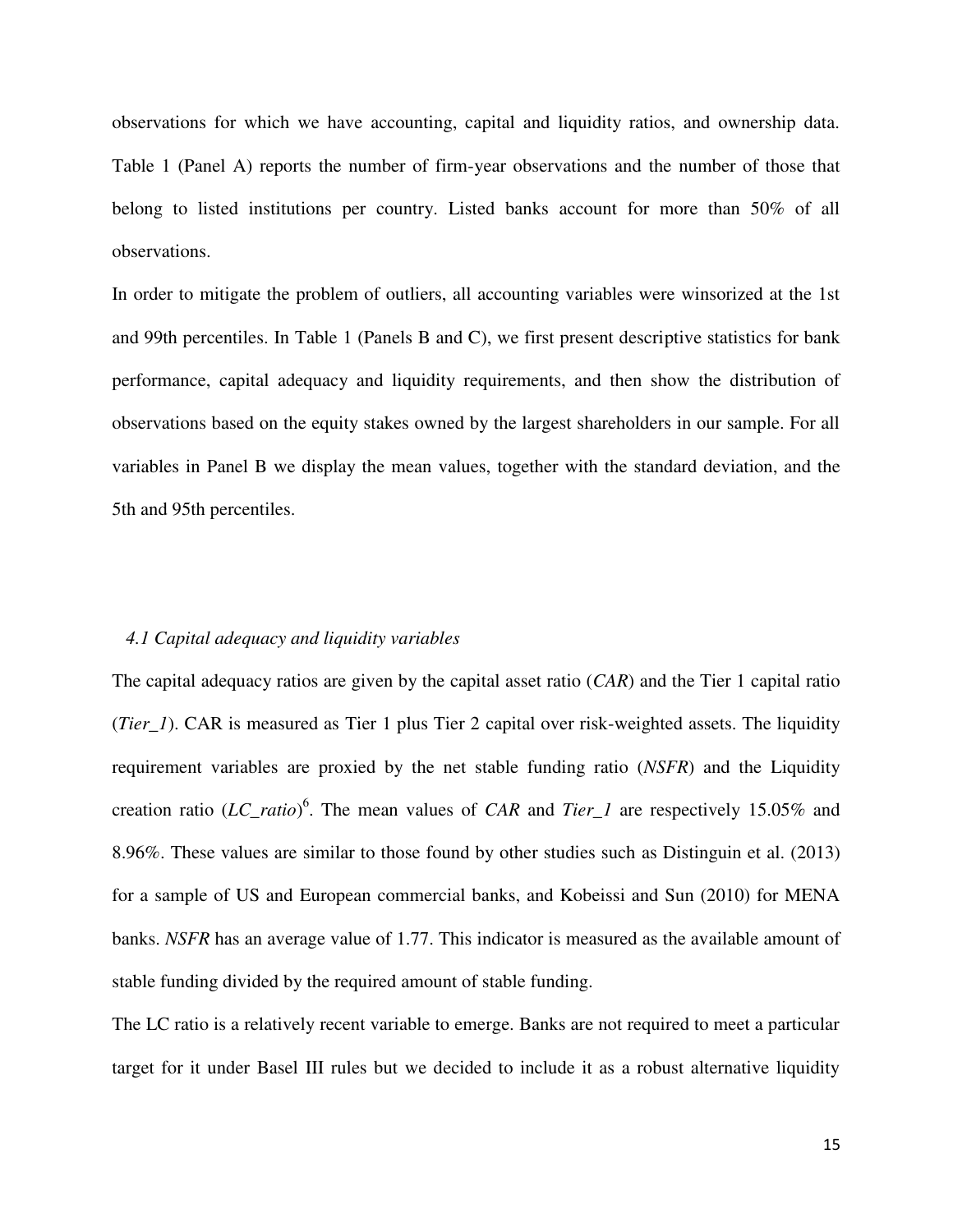indicator to *NSFR*. The ratio is suggested by Berger and Bowman (2009) as a valid proxy for the ability of banks to convert their assets into cash given the structure of their liabilities. We follow the procedure adopted by Distinguin et al. (2013) to calculate it. The LC ratio is measured as

#### $0.5 * illiquid$  assets + 0  $*$  semiliquid assets  $-0.5 * liquid$  assets +  $0.5 * liquid$  liabilities + 0  $*$  semiliquid liabilities  $-0.5 * illiquid$  liabilities Total assets

Berger and Bowman (2009) assert that some of a bank's assets are more difficult to sell than others and similarly some of the liabilities can be withdrawn without paying penalties. The weights on banks' assets and liabilities are adopted accordingly. The higher the value of *LC\_ratio*, the higher is the bank's illiquidity, as the bank invests liquid liabilities (i.e. transaction deposits) in illiquid assets (i.e. corporate loans). The mean value of *LC\_ratio* for our sample is 5.83. This is much lower than the value found by Distinguin et al. (2013). We assume that the banks in the MENA region prefer not to hold a high proportion of assets classified as less liquid, in order to avoid suffering from their fire sale in the event of compelling liquidity needs. Descriptions of the items used to calculate *NSFR* and  $LC\_ratio$  respectively<sup>7</sup> are provided in Table A1 Panel A and B in the Appendix.

### <insert Table 1 here>

#### *4.2 Ownership variables*

There are three ownership variables. All of them capture the direct or indirect equity stake held by the largest owner of the bank. Shareholders can include the government and its related agencies (*Gov*), private individuals and families (*Private*) and foreign banks (*Foreign*). We tried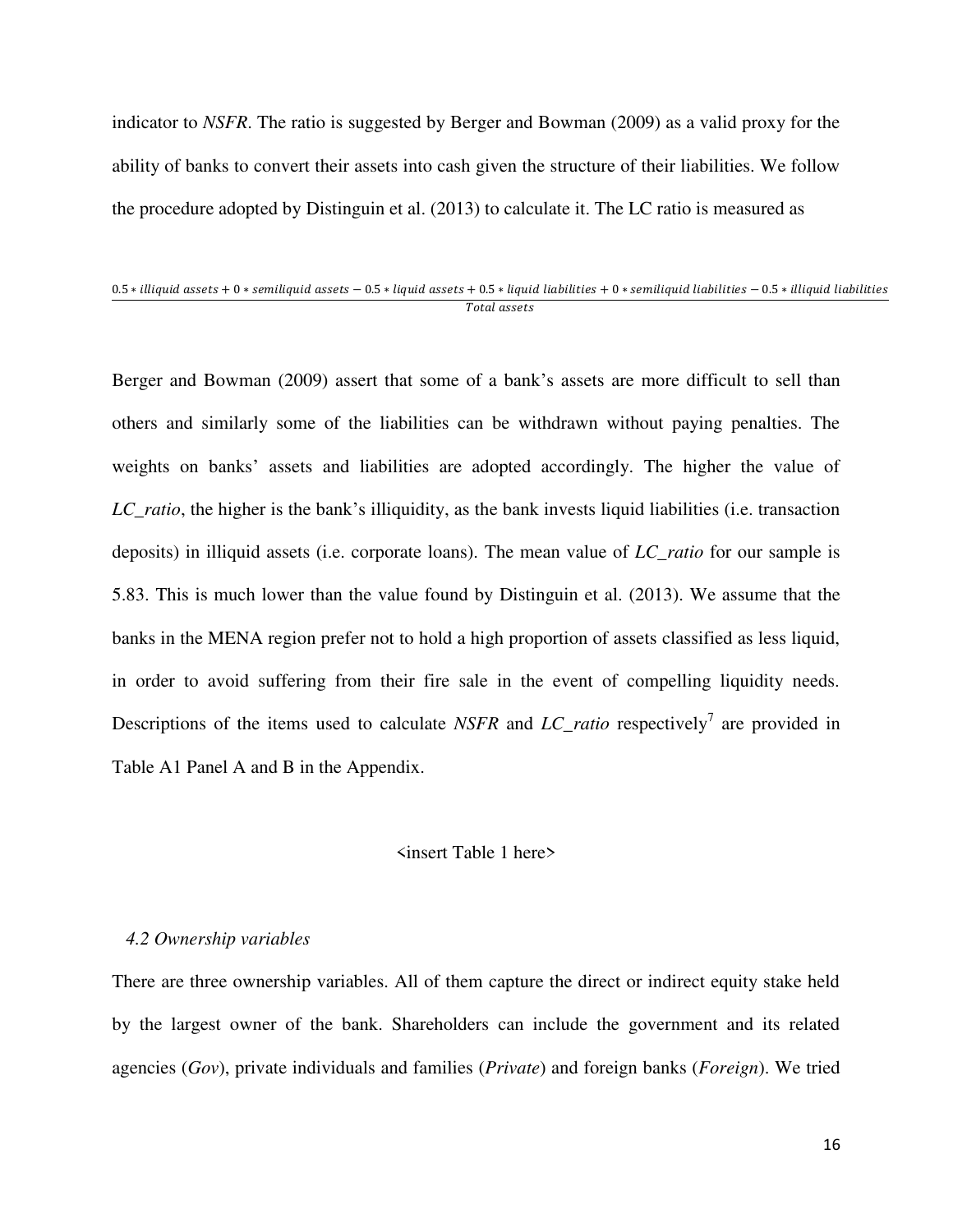to identify the ultimate owner for each bank. For example, when the largest owner is a government agency or another firm owned by the government, we consider the ultimate owner to be the government.

The shares held by the largest owners of the banks of the region are, on average, very different from one another (Panel C). Most of the banks in our sample are controlled by private investors. Of the firm-year observations for which the largest owner holds at least 30% of the shares, in 59% that owner is a private investor. This percentage increases to 69% of the observations with a controlling shareholder (i.e. one owning more than 50% of the shares). Governments are the controlling owners in 21% of the observations. This percentage falls to 10% for foreign investors.

# *4.3 Control variables*

Following previous contributions, we include in the analysis a set of control variables. In Panel B of Table 1 we provide descriptive statistics for each one of them. Bank size is proxied by the natural log of total assets (*Ln\_asset*). It is included in the regressions because small banks may behave differently from large banks (Laeven and Levine, 2009; Dietrich et al. 2014). *Growth* represents the annual percentage change in the gross loan portfolio of each bank and controls for banks' growth opportunities. Banks with a history of fast growth might have lower *CAR*s and *NSFR*s due to being considered less risky by the market (Caprio et al. 2007). Operational leverage (*Op\_lev*) is the ratio of fixed assets to total assets.

The standard deviation of banks' net income (*SD\_Roa*) accounts for the volatility of banks' profits (Chalermchavitchien et al. 2014). The loan loss ratio (*LLR*) is measured as the provisions for loan losses divided by the loan portfolio (Laeven and Levine, 2009). The cost-income ratio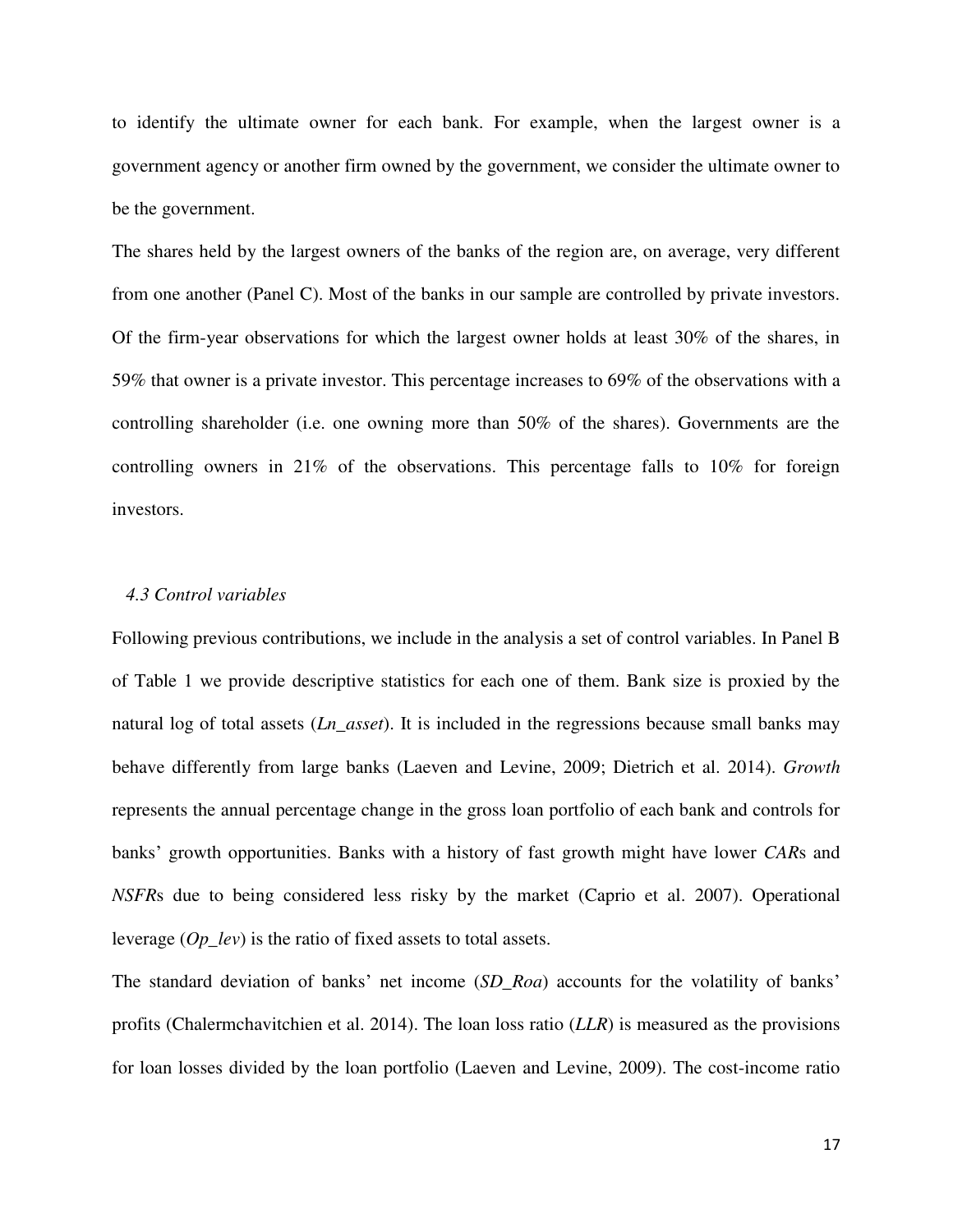(*CI\_ratio*) is an indicator of efficiency and is calculated as operating expenses over operating revenues.

The deposits-to-assets ratio (*Deposit*) captures the banks' reluctance to rely heavily on money market instruments and wholesale funding. This variable conditions the riskiness and liquidity of banks as we expect institutions that are more deposit-oriented to have higher *NSFR*s but lower *CAR*s, not being subject to runs (Gorton, 2010; Aebi et al. 2012). Listed banks can have different risk propensities from unlisted banks, regardless of the nature of the owner (Iannotta et al. 2013). Finally, the dummy for GCC banks aims to capture the different underlying conditions of the banks within that group of countries, which have higher GDPs per capita and more developed financial systems than other countries in MENA $8$ .

We provide descriptions of all variables in Table A2 in the appendix.

# **5. Model specification**

In this article, we investigate the impact of the owner's identity on banks' capital adequacy and liquidity ratios. Therefore we test two hypotheses by considering two specifications:

Hp.1: Different ownership structures imply different levels of banks' overall capital adequacy Hp.2: Different ownership structures imply a different exposure to liquidity risk

The models are as follows: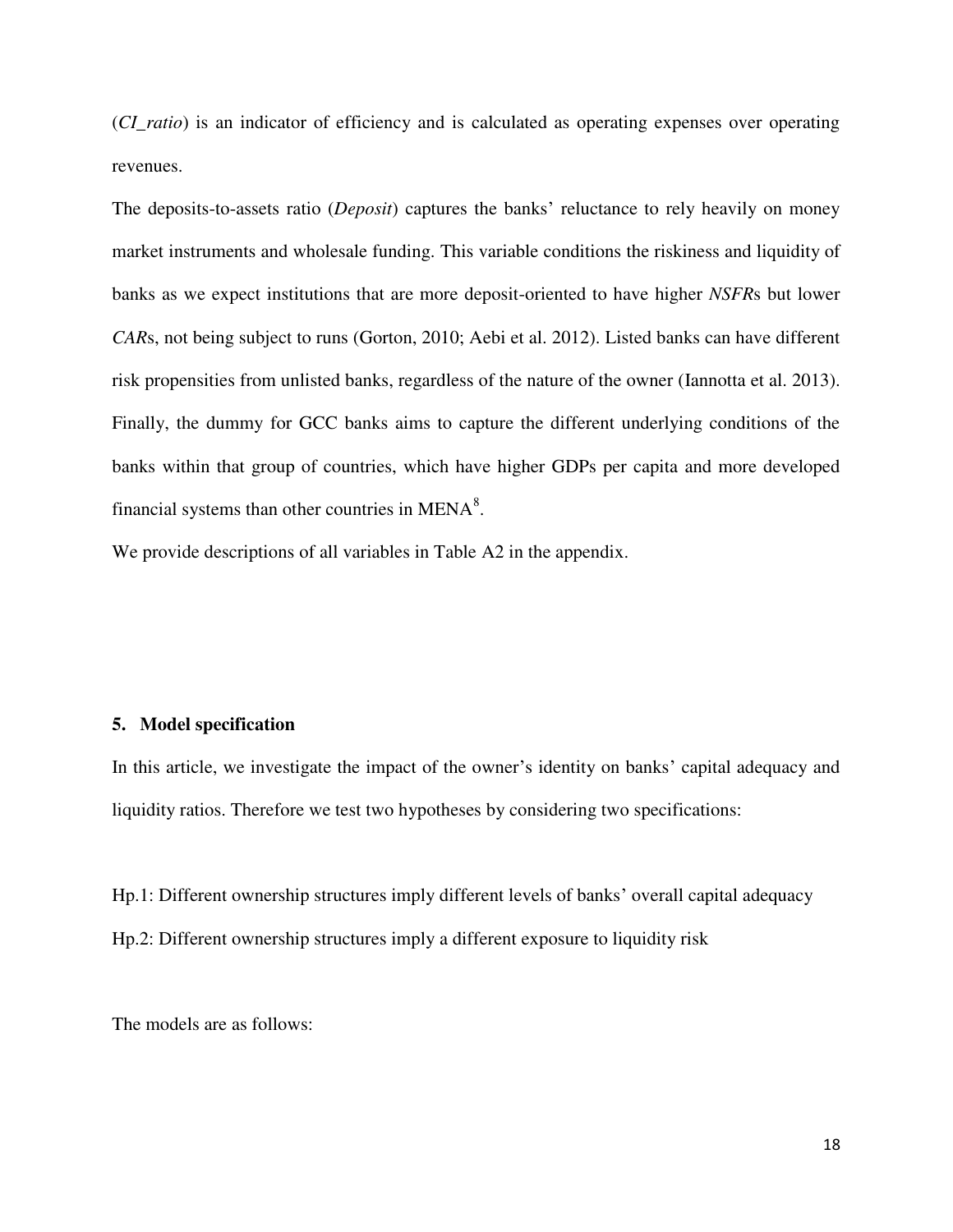$$
CAR_{i,t} (Tier_1_{i,t}) = \beta_1 CAR_{i,t-1} (Tier_1_{i,t-1}) + \sum_{i=2}^n \beta_i * X_{i,t} + \sum_{j=1}^n \beta_j * Y_{i,t} + \varepsilon_{i,t}
$$
  
(1)  

$$
NSFR_{i,t} (LC_{ratio_{i,t}}) = \beta_1 NSF_{i,t-1} (LC_{ratio_{i,t-1}}) + \sum_{i=2}^n \beta_i * X_{i,t} + \sum_{j=1}^n \beta_j * Y_{i,t} + \varepsilon_{i,t}
$$
  
(2)

We apply a GMM dynamic linear model similar to those of Arellano and Bover (1995) and Blundell and Bond (1998). The reason for choosing a GMM specification for testing both relationships is to mitigate potential endogeneity biases stemming from the fact that the capital and liquidity structures of banks can be persistent and do not change quickly. Moreover, some of the explanatory variables, such as bank size, the loan loss ratio, the deposit to total assets ratio and the growth of the loan portfolio, can suffer from cross-causality with the dependent variables. In these cases, we instrument these regressors with appropriate lagged values (Shehzad et al. 2010; Dietrich et al. 2014).

We first test Hp.1 by using as a dependent variable the capital asset ratio (*CAR*). Alternatively, we use the Tier 1 ratio (*Tier\_1*) in order to produce more robust results. Both ratios have been adopted often as proxies for bank capitalization and bank risk taking behavior.

Second, we test Hp.2 by adopting as a dependent variable two indicators of liquidity risk. The first one is the net stable funding ratio (*NSFR*), as suggested by the Basel Committee. The second one is a liquidity creation indicator (*LC\_ratio*), which is suggested by Berger and Bowman (2009) and Distinguin et al. (2013).

 $X_{i,t}$  represents the proportion of shares held by the largest owner. Owners can be private individuals, families or corporations, foreign institutions, or national governments. Other studies have underlined the presence of alternative important blockholders in banks, such as managers or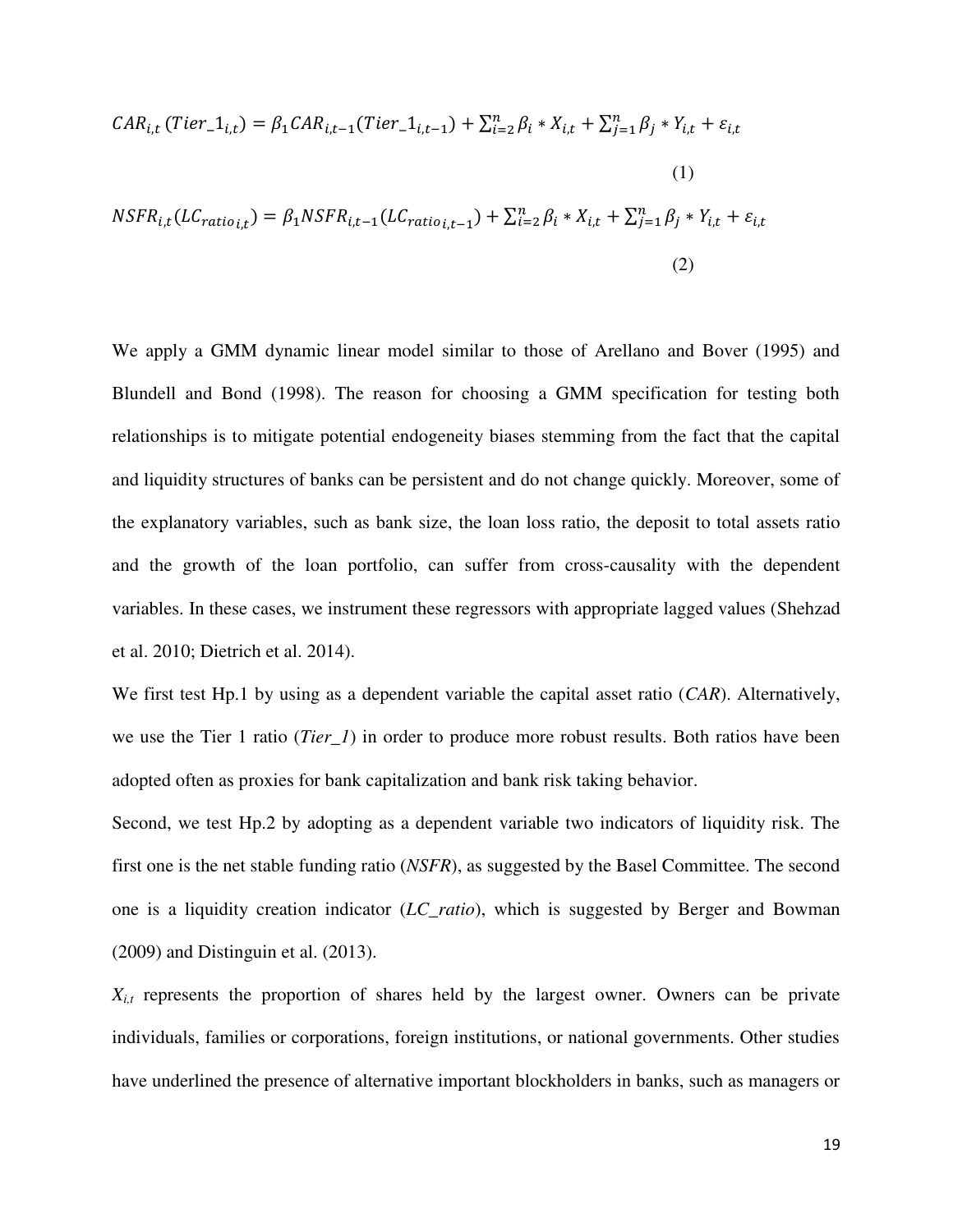institutional investors (Sierra et al. 2006; Elyasiani and Jia, 2008). This is not the case for the banks domiciled in the MENA region, where the proportion of shares owned by these two groups is irrelevant. The current literature (Faccio and Lang, 2002) considers the ownership stake held by the largest owners to be time-invariant but we decided to measure it in three different years in our sample in order to check for changes in ownership during the period under observation.

As previously mentioned, the ownership of the sample is concentrated (see Table 1, panel C). As an example, local private shareholders control more than 50% of the shares of the institutions where they are the largest owner. However, in some financial institutions these stockholders control less than 50% of the voting rights. Therefore, it might be possible that they cannot influence board decisions and as a consequence bank capital or liquidity requirements. We perform two different robustness checks, in order to assess whether this might alter our results. First, we re-run the regressions and include in the sample only the observations for which the main shareholder has more than 50% of the shares. Second, we include as a controlling variable, the stake of other owners if they can be identified<sup>9</sup>.

*Y*<sub>*i,t*</sub> comprises several important bank-specific characteristics, namely, the growth rate of loans, a measure of bank size, profit volatility, the loan loss ratio, a measure of operational leverage, the cost-income ratio, the deposits to assets ratio, a dummy for listed banks, and a dummy for banks domiciled in the GCC region.

As mentioned above, some of the independent variables are considered as endogenous. These include the lagged values of the dependent variables in each regression, but also the bank size (*Ln\_asset*), the loan loss ratio (*LLR*), the deposit to total assets ratio (*Deposit*) and the growth of the loan portfolio (*Growth*). The lagged values of the dependent variables are instrumented with their second lag, whereas for the other regressors we use their first lag (Dietrich et al. 2014). For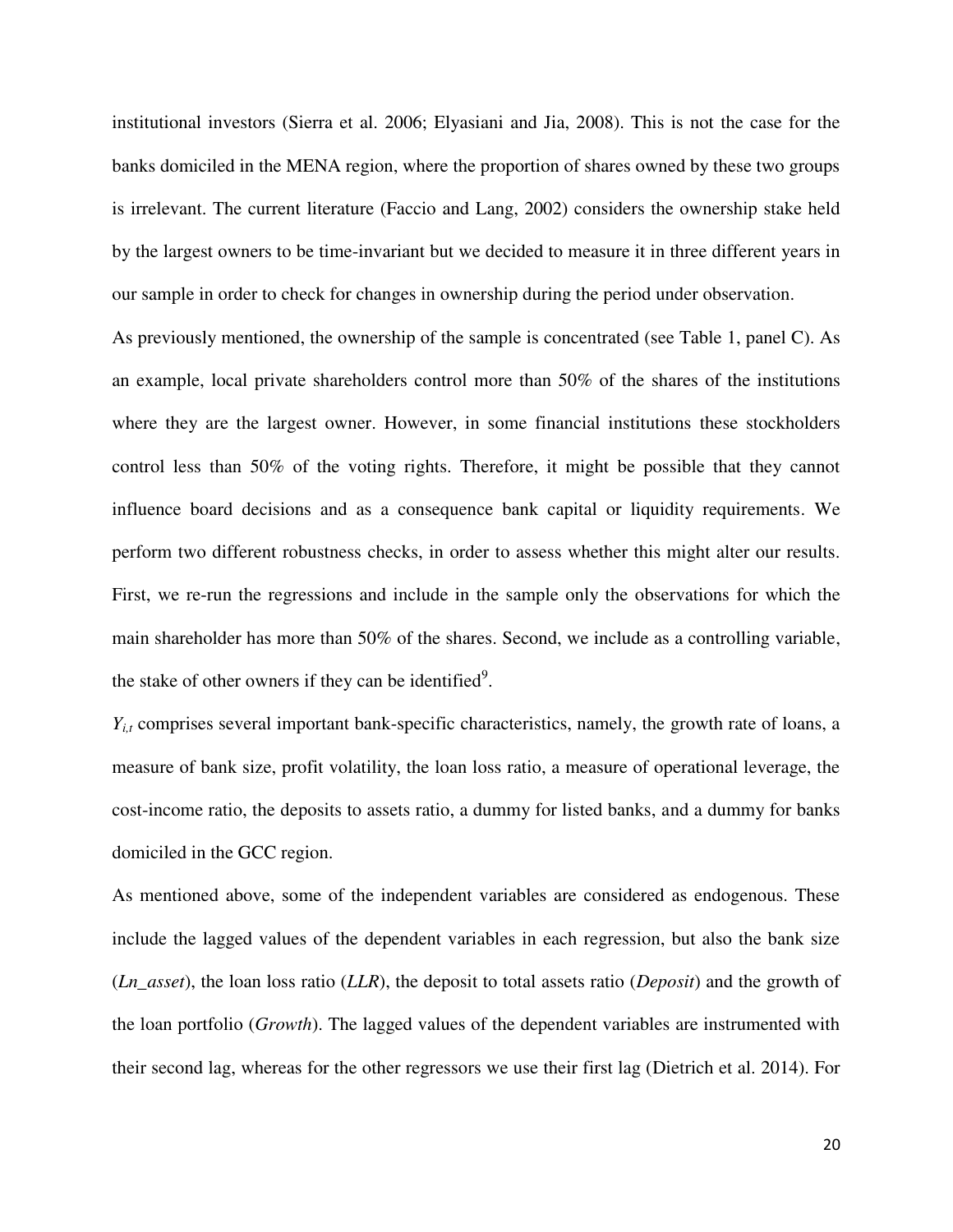each regression we check the validity of the instruments using the Hansen test of overidentifying restrictions and the *m2* test for null autocovariance in the residuals of second order.

# **6. Empirical results**

#### *6.1. Correlation matrix*

In Table 2 we present the correlation coefficients between the main variables under investigation. Government ownership is negatively related to *NSFR* but shows no relation with *CAR*, *Tier\_1* or *LC\_ratio. Foreign* is positively and significantly related to *CAR* and *NSFR*. The correlations between *Private* and both *CAR*/*Tier\_1* and *NSFR*/*LC\_ratio* are not significant. Bank size (*Ln\_assets*) shows a positive correlation with banks' regulatory capital but a negative one with their liquidity ratios. The deposit ratio is negatively correlated with *Tier\_1* but positively with *NSFR/LC\_ratio*. The loan loss ratio is negatively and significantly related to both *CAR* and *Tier\_1* but positively to *NSFR* and *LC\_ratio*. Listed firms evidence a propensity to have higher capital but lower liquidity ratios. The standard deviation of net income is positively correlated with *CAR*.

#### <insert Table 2 here>

#### *6.2. Regression outcomes*

Table 3 (columns 1-4) presents the regression results for which the dependent variables are, in turn, *CAR, Tier\_1, NSFR* and *LC\_ratio*. Higher values of *LC\_ratio* should correspond to lower values of *NSFR*. All models are estimated using GMM dynamic panel models in order to control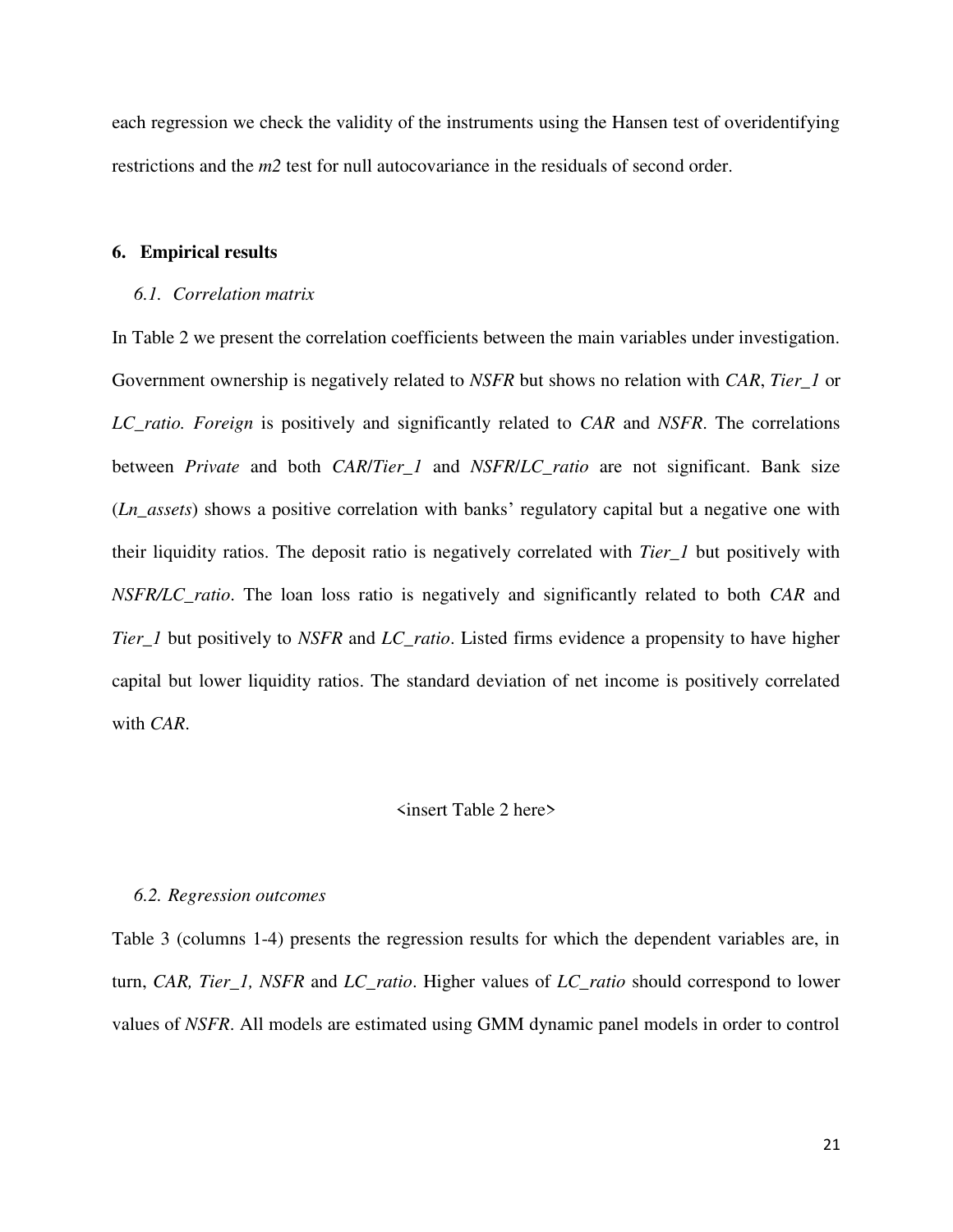for potential endogeneity biases. Endogenous variables are highlighted in italics in all regressions.

The hypotheses that we aim to address here regard the impact of the equity stake of different types of major owner on banks' regulatory capital (Hp.1) and liquidity risk (Hp.2). The models examine the link between owner identity and *CAR, Tier\_1*, *NSFR,* and *LC\_ratio,* respectively. Our main explanatory variables of interest are *Gov*, *Private* and *Foreign*, indicating the proportion of equity held by the largest shareholder, if that shareholder is a government agency, private entity or foreign entity respectively.

#### <insert Table 3 here>

It can be observed that the lagged values of our dependent variables are strongly significant and positive for all models, indicating that all are persistent across the years, and justifying the use of the GMM specification. Looking at the owner's identity variables, we find that the presence of the government as the largest shareholder does not have any effect on any of the dependent variables. The presence of a private main owner has a substantial impact on *CAR* and *Tier\_1* (*Private* = 1.01 and 3.583 respectively) and a positive effect on *NSFR* (*Private* = 0.440). The estimated coefficients for *Foreign* are 9.906 for *CAR* and 8.001 for *Tier\_1,* both strongly significant, unlike the coefficients for this variable for *NSFR* and *LC\_ratio*.

If we concentrate on the other variables, we can deduce that the effect of bank size (*Ln\_asset*) on *CAR* and *Tier\_1* are negative and significant. Generally, larger banks rely more on debt funding, and as a consequence have lower capital ratios. A high proportion of loan losses corresponds to a lower Tier 1 ratio. The GCC dummy has a positive effect on *CAR* and *Tier\_1* but a negative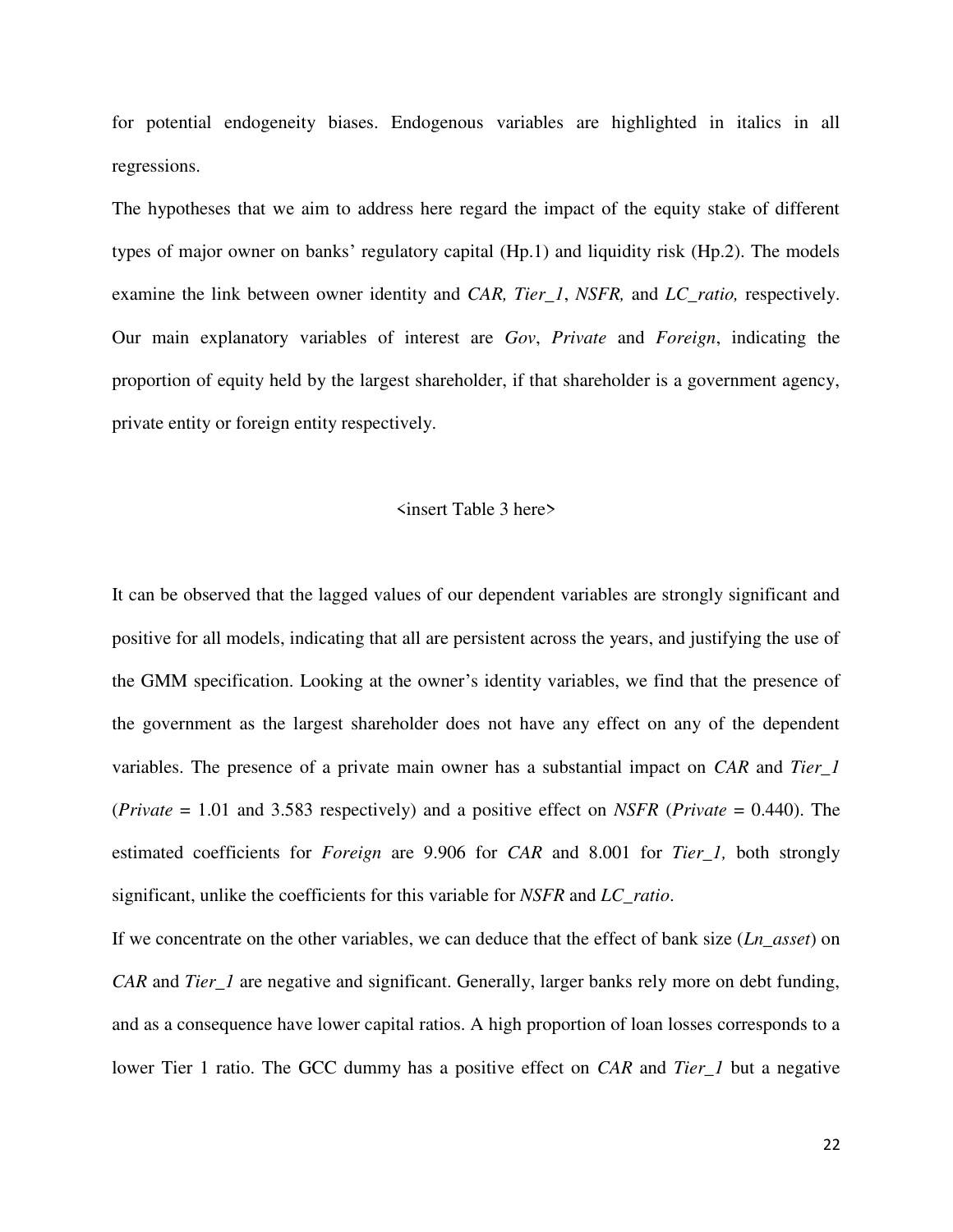impact on *NSFR*. Banks domiciled in this region of MENA present higher capital ratios but their liquidity requirements are lower than those of banks operating in the other MENA countries. The other control variables are not significant, except for *Op\_lev* and *CI\_ratio* that exhibit negative and significant effects on *Tier\_1*.

Our results are partially consistent with Hp.1 and with Hp.2. We find that the equity stake of different types of owners can significantly impact on banks' capital adequacy. The outcomes of Model 1 indicate that, over the past decade, privately owned and foreign-owned banks have tended to give more importance to capital adequacy ratios than state-owned banks. The results for Model 2 indicate that liquidity ratios seem to have been a concern only for private investors. The combined results of these regressions for private-owned banks confirm previous empirical evidence which highlight that private banks are generally more risk-averse than state-owned ones (Iannotta et al. 2007; Dong et al. 2014).

The results for foreign banks indicate that, for them, capital adequacy has traditionally been more important than any liquidity thresholds. The reason for this is related to the fact that foreignowned banks normally belong to large international holding groups. They benefit from lower costs of funding from their parent companies, making it less likely that they will suffer from liquidity emergencies (Havrylchyk and Jurzyk, 2011).

The non-significant effect on the capital and liquidity ratios of the ownership stake of government-related agencies, when they are the main shareholders, leaves room for different explanations. First of all, when banks are owned by governments they generally benefit from a low cost of funding and an implicit guarantee of a bailout in the case of default (Iannotta et al. 2013). This should induce state-owned banks not to pursue the maximization of their required capital adequacy ratios, as long as they are above the minimum required threshold. Second, state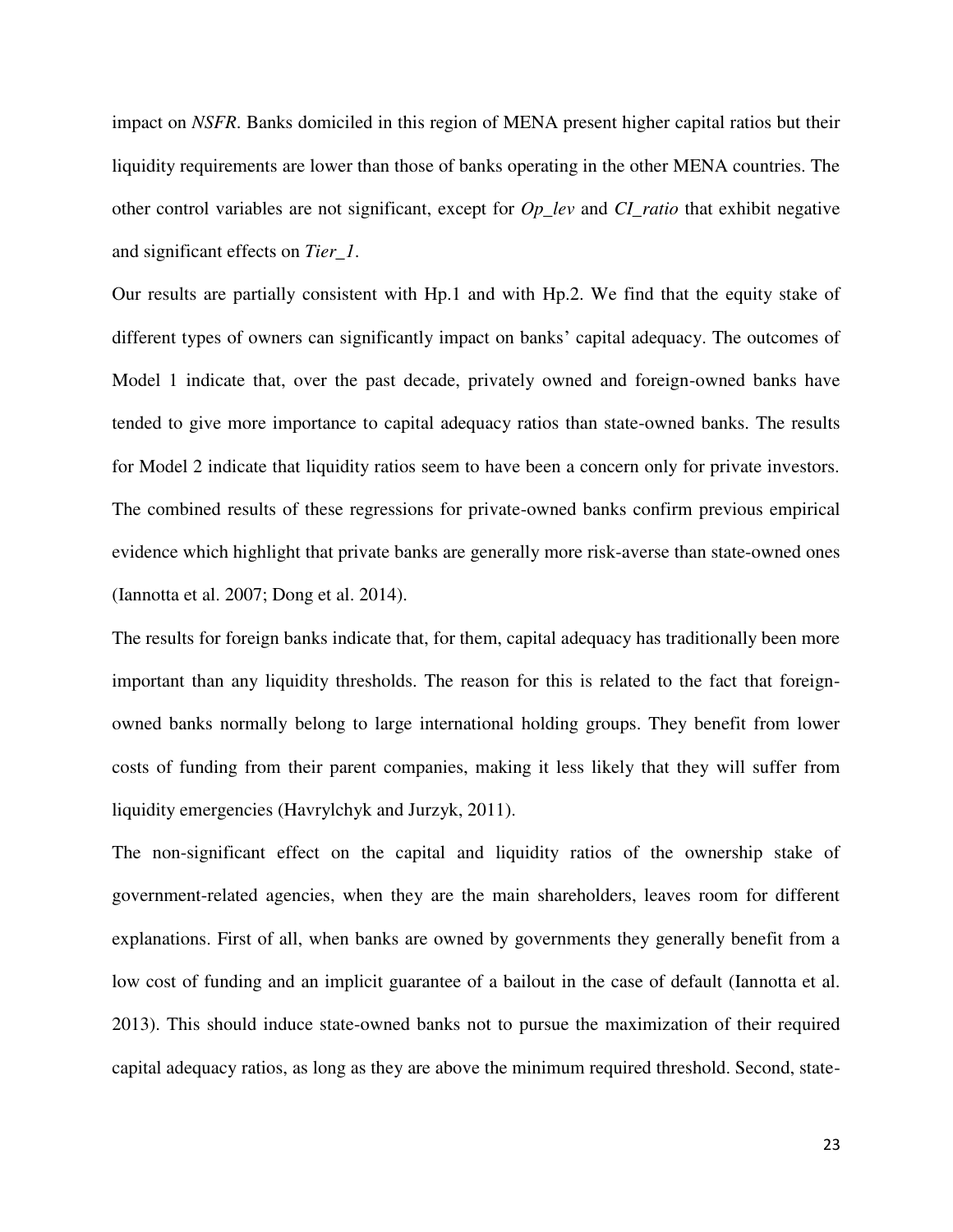owned banks suffer political interference which forces them to pursue high risk and low return projects or to provide finance to state-owned enterprises. Our results are partially consistent with those evidenced by Dietrich et al. (2014). They show that the presence of state-owned banks does not have any explanatory effect on the *NSFR*s of a sample of European banks for the period 1996-2010.

#### **7. Robustness checks**

#### *7.1. Regression estimates when the largest owner holds more than 50% of the shares*

In the previous regressions we assessed the impact of the owner's identity on banks' capital ratios and liquidity risk under the sole condition that a government agency, a private or a foreign investor was the largest shareholder of the bank. In the following we consider a similar analysis but set the minimum proportion of equity held by the largest owner to be 50%. This choice aims to disentangle the effect of a controlling shareholder on bank ratios if that shareholder controls the majority of the voting rights and has the power to appoint board members and to change managers in the case of unsatisfactory performance. The results of the regressions are presented in Table 3 (columns 5-8).

The outcomes of the regressions are similar to those previously discussed. The impact of government ownership is not significant for *CAR, Tier\_1, NSFR, or LC\_ratio*. Privately owned banks exhibit higher capital asset and Tier 1 ratios. Both coefficients are positive and significant (0.815 and 2.252 respectively). Unlike in the previous results, both liquidity coefficients are now significant (0.230 for *NSFR* and -1.690 for *LC\_ratio*). Foreign banks show a strong propensity for higher capital ratios. The coefficients of *CAR* and *Tier\_1* are positive and significant (5.820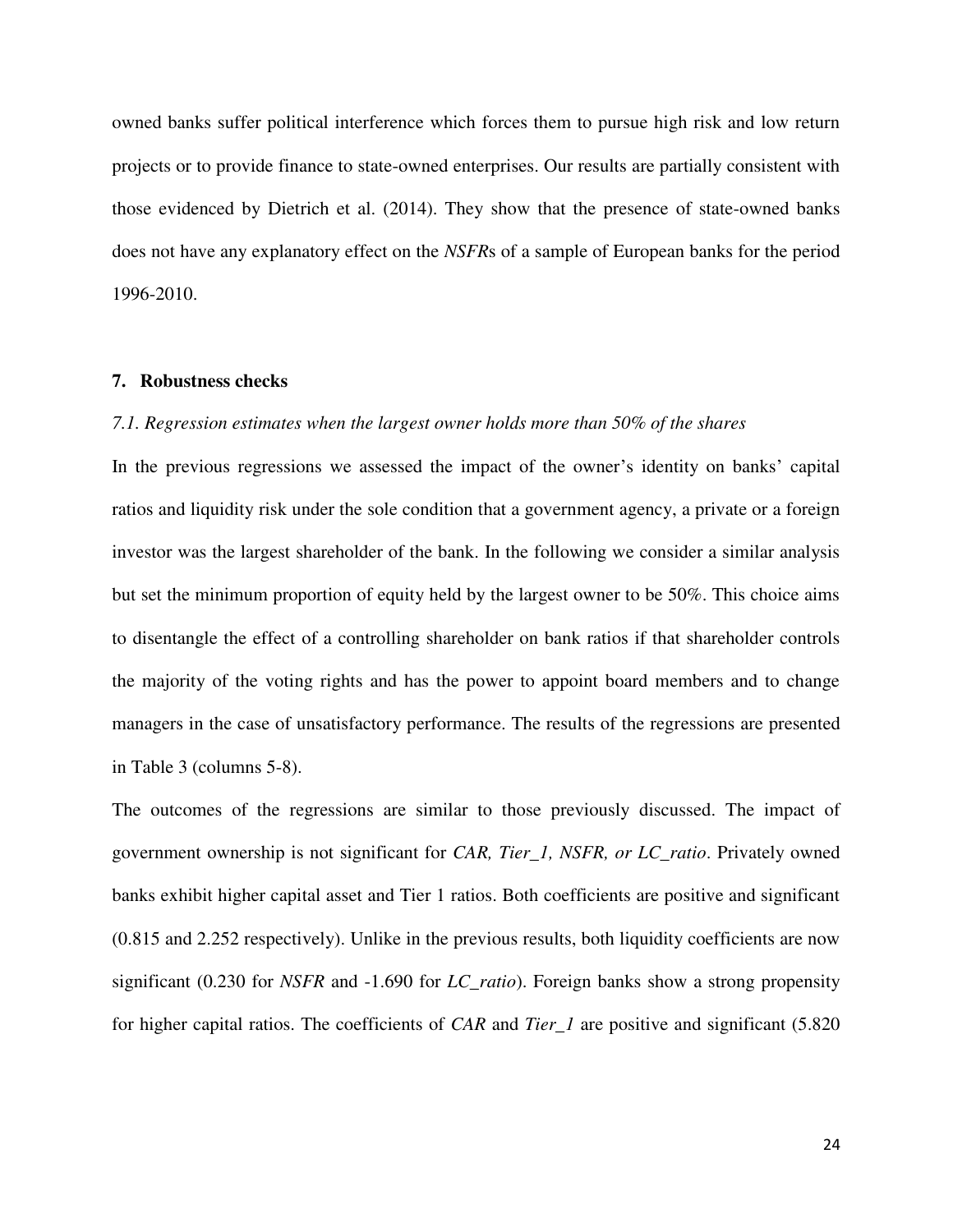for *CAR* and 8.352 for *Tier\_1*). The coefficients of the control variables are similar to those seen in Table 3.

The aforementioned results are partially consistent with Hp.1 and Hp.2. The most important outcome of this second set of regressions is the strong propensity of private investors to address liquidity requirements. As previous research has shown, families and single investors concentrate a large share of their wealth in the corporations in which they invest, making them relatively more risk-averse and capital-rationed (Fama and Jensen, 1985; Pedersen and Thomsen, 2003). Families are a unique type of investor with concerns over firm survival and strong incentives to monitor the management closely (Andres, 2008). This is the main reason why banks controlled by private local investors tend to have high capital ratios and also exhibit a reluctance to invest in highly illiquid assets.

On the whole, we find that different types of owners imply different levels of capital adequacy and liquidity risk. However, this assumption is not verified when the bank is government-owned. We do not observe any beneficial effect of the presence of government as the major owner in MENA banks, either for their risk-adjusted capital or liquidity risk. More careful capital management is exhibited in the privately-owned banking institutions. This assumption also holds for banks whose major investor is foreign-based. Private investors display lower exposure to liquidity risk as well.

# *7.2. Including a dummy for the period of the financial crisis*

The most acute phase of the recent financial crisis was the period dating from the collapse of Lehman Brothers (September 2008) to mid-2009 (Aït-Sahalia et al., 2012; Forti and Schiozer, 2015). This crisis displayed its worst consequences around the world by the end of 2009.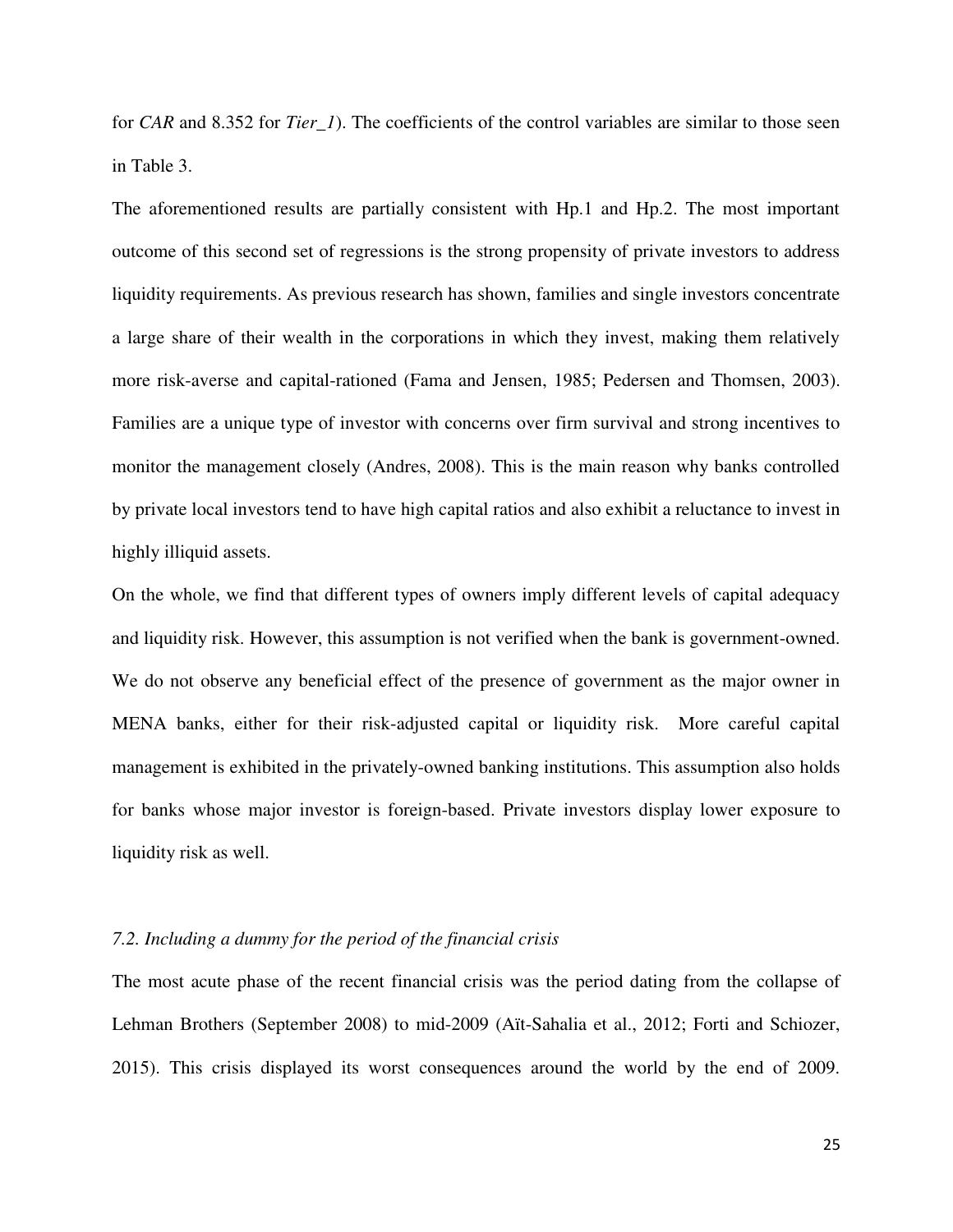Therefore, in this section we check whether the results obtained for the full sample are influenced by this event, by including in regressions (1) and (2) a dummy variable for the years 2009-2011, which we call *Crisis*<sup>10</sup> . We decided to interact this variable with *Gov*, *Private* and *Foreign* in order to assess whether the impacts of the ownership stakes of these categories were significantly different during the crisis than pre-crisis. The estimates of the models are presented in Table 4.

#### <insert Table 4 here>

The results show that the crisis did have an impact on *CAR* and *Tier\_1*. Both coefficients are positive and strongly significant. This indicates that banks decided to improve these indicators, being aware that lower ratios could undermine investors' and other stakeholders' perceptions of their riskiness. Surprisingly, the crisis effect is only significant for capital and not for liquidity ratios.

If we look at the interactions between *Gov, Foreign, Private* and the crisis dummy, the only significant variable is *Private\_crisis* for the *NSFR* model (0.941). As already mentioned, familyowned banks are more likely to suffer from liquidity constraints. Compared to state- or foreignowned banks, they are more prone to face liquidity emergencies. During the crisis, it was important for all banks to respect the regulatory ratios set by the central banks of the region, but the pursuit of specific liquidity requirements was not in the agenda at that time. As soon as the crisis began to display its effects around the world, privately-held banks started to delve more closely into liquidity issues. Therefore, they decided to increase the liquidity ratios during the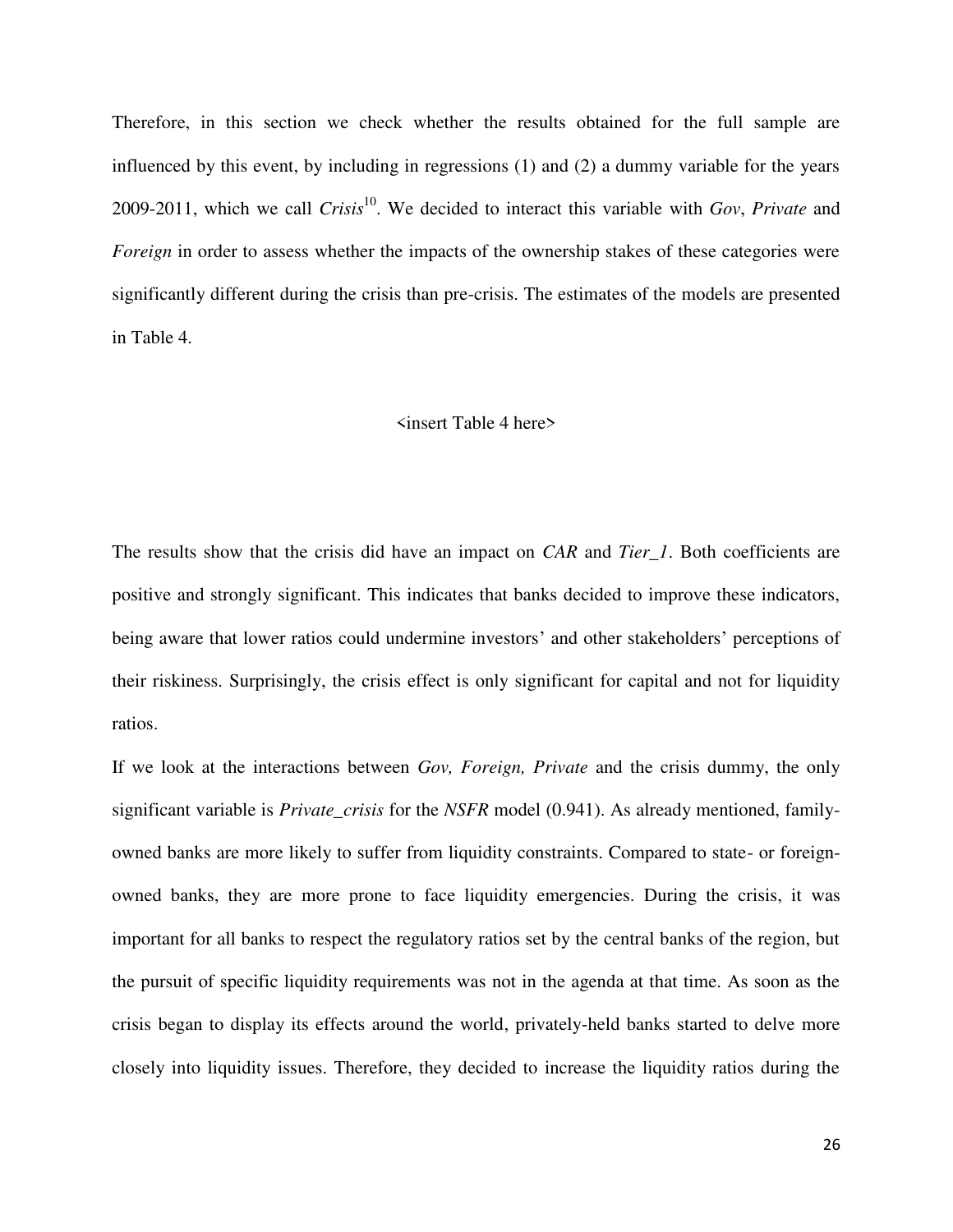years 2009-2011. This view can be corroborated by the coefficient of *Private* (0.019) in regression (3). It is positive and significant but lower than in Table 3, indicating that the impact of private owners on *NSFR* in the main sample (Table 3) is due mostly to their increasing efforts to lower liquidity risk in the last three years.

# *7.3. Other tests*

In further robustness tests, we insert in the regressions the ownership stake of other owners, in case the main shareholder controls less than 50% of the bank's shares, but only if the owner type can be clearly identified (see note 9). The coefficients of the main variables do not present remarkable differences with those in Table 3. The impact of the other owners' equity stake on capital and liquidity risk indicators is never significant. This might be due the fact that these owners are generally banks, insurers or other private investors owning a low ownership stake. According to the definition given by Brickley et al. (1988) they can be classified as pressuresensitive investors that act as passive investors because they do not want to risk losing their business relationships with the investee bank $^{11}$ .

Furthermore, we exclude from the sample Iranian banks, considering that they have not started yet the implementation of Basel III standards. Even in this case, the outcomes of the regressions remain largely unchanged. We decide to not tabulate the results due to space constraints<sup>12</sup>.

# 8. **Conclusions and final remarks**

In this study we investigate the potential impact of the owner's identity on banks' capital adequacy and liquidity requirements, for a sample of MENA banks. Since the last financial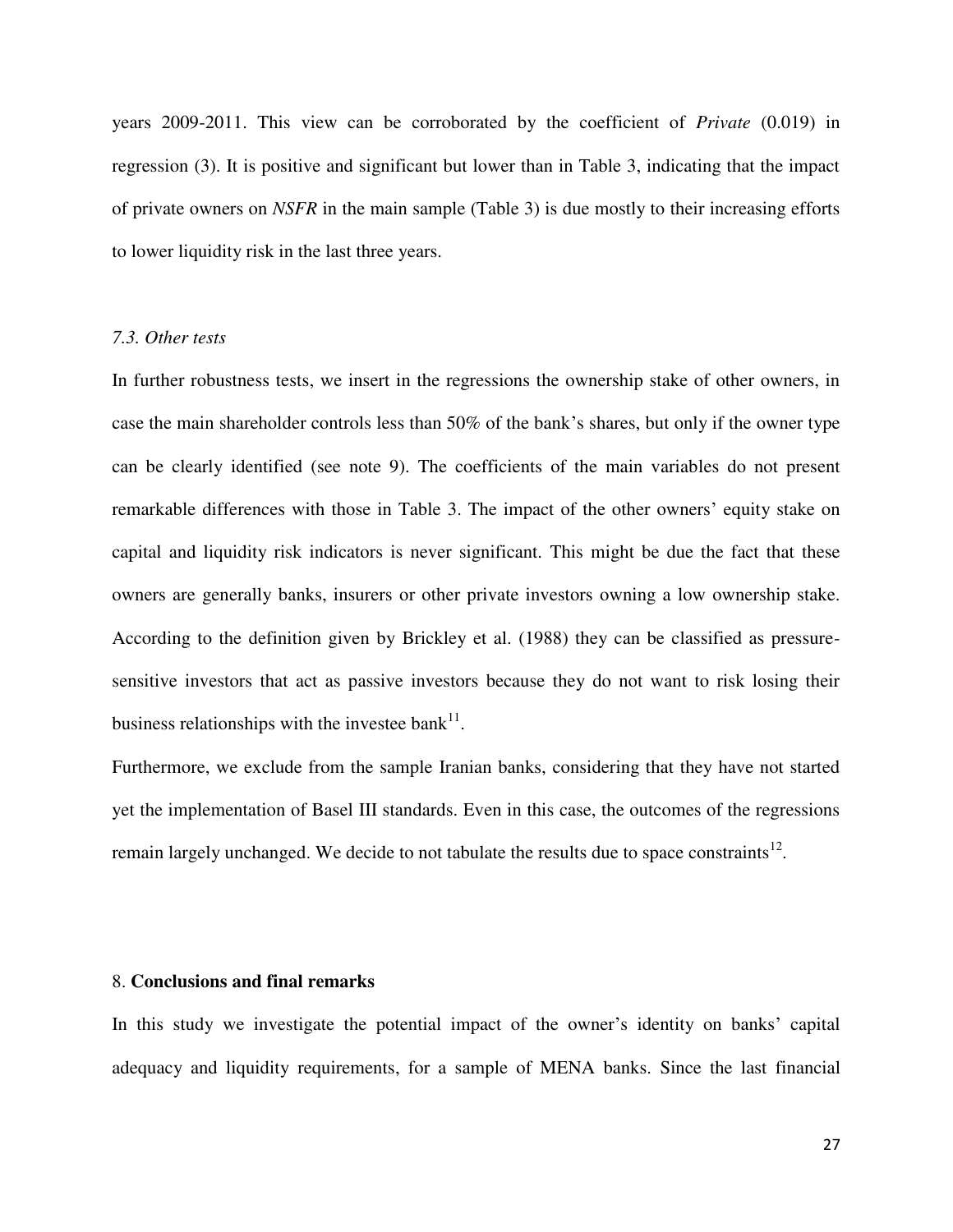crisis, new capital and liquidity rules have been formulated, that banks will have to comply with in order to improve their resiliency, especially to credit and liquidity risk.

In order to understand how different owners might address this issue, we look at the past performance of banks in the MENA region and assess how the presence of different large blockholders impacted on capital and liquidity ratios in the period 2000-2011. We think this analysis might be important because, by looking at whether owner identity has been an important driver of these variables in the past, we can understand better whether it might have any remarkable effects in the future.

The empirical results indicate that the impact of the owner's identity on a bank's capital and liquidity ratios is significant, but not in all. First, we find that capital asset and Tier 1 ratios are influenced by the presence of private and foreign investors but are not related to the holding of equity by government agencies. Second, liquidity requirements are not a priority for state-owned and foreign banks but only for private investors, who might suffer more from budget constraints should banks need to repay liabilities claimed on demand. Third, privately owned banks seem to have strengthened their liquidity ratios during the last financial crisis.

The results may have relevance and carry implications for policy makers and regulators in the MENA region. Privately owned banks seem to pay more attention to the careful management of capital and liquidity ratios. This holds for banks owned by foreign investors as well, but in that case only for capital asset ratios. When the largest owner is a government agency, banks seem to adopt riskier strategies. This may be a consequence of the fact that state-owned banks might benefit from an implicit guarantee of bailout from their major owners.

These outcomes suggest that regulators in this environment should encourage transfer of ownership to private investors, as this would help to improve the stability of the financial

28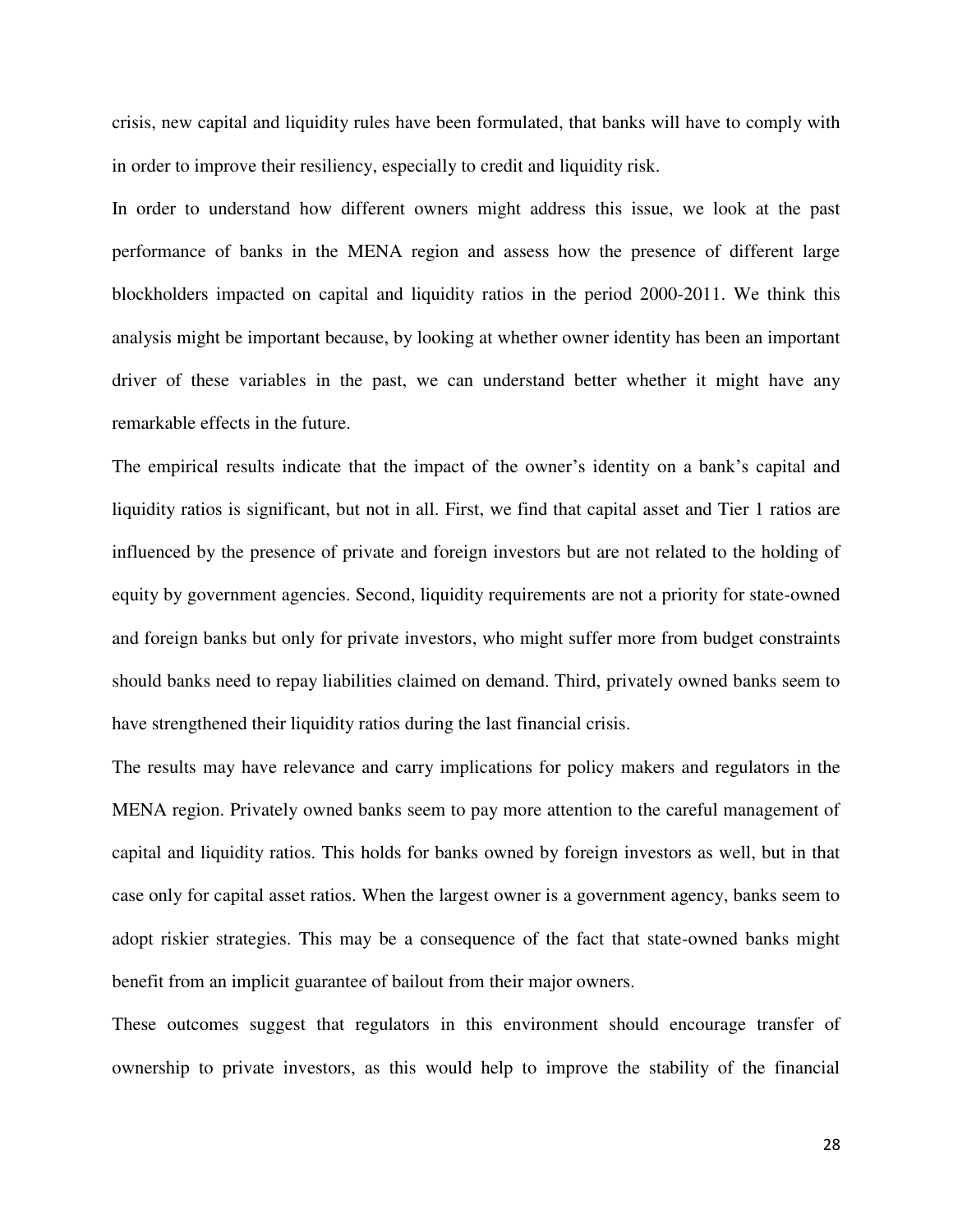systems in the region. As a matter of fact, the governments across the region have engaged increasingly in the past few years in opening their financial markets and privatizing many stateowned institutions. If we look at the MENA banks' performance only from a risk-taking perspective, we can conclude that this is the right choice as privately owned banks have displayed better management of their regulatory capital and lower liquidity risk than their stateowned competitors in the last decade.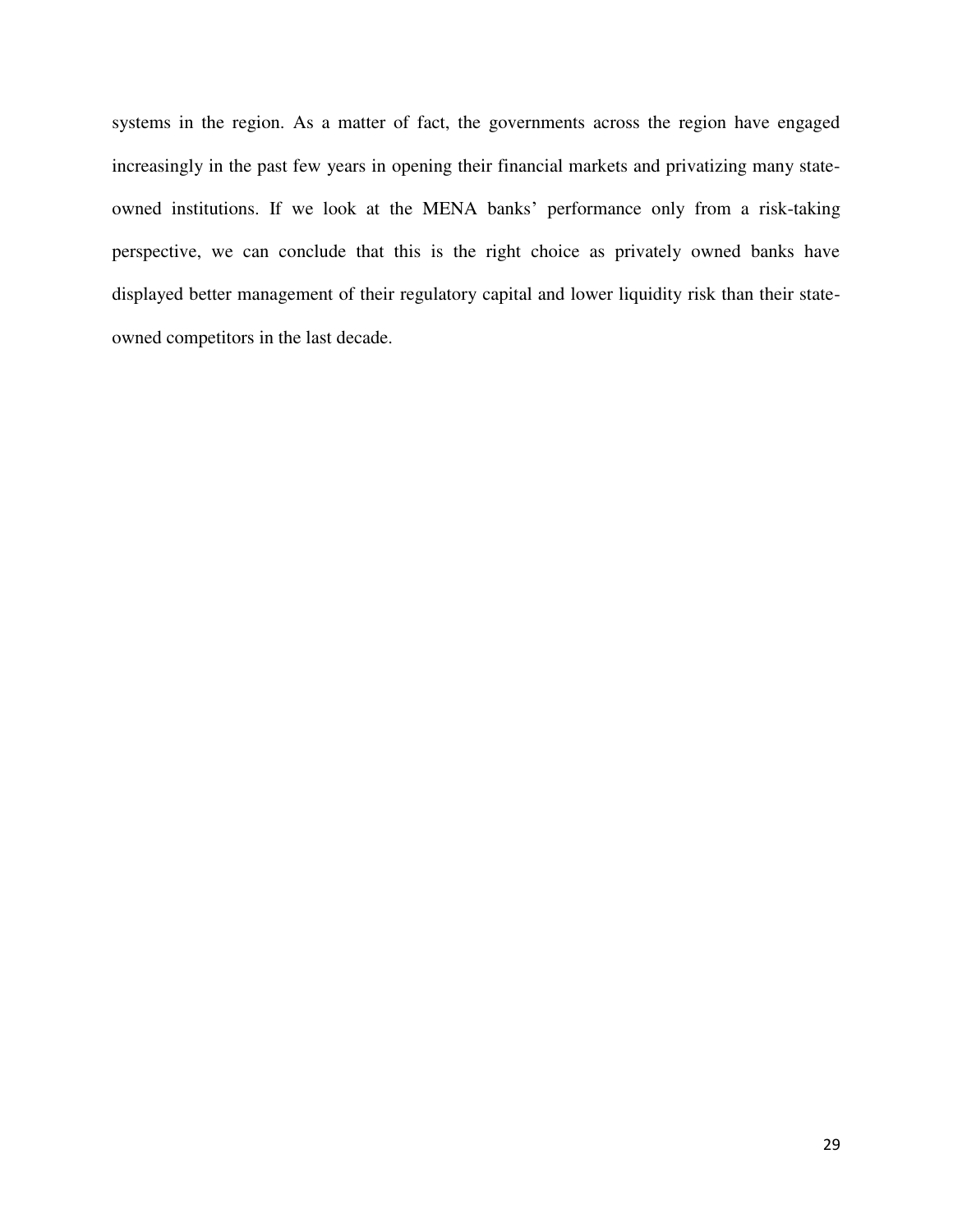# **Appendix**

Table A1. In Panel A the summary of the balance sheet items used to calculate the net stable funding ratio (*NSFR*) is evidenced. Source: *Bankscope* and Dietrich et al. (2014). In Panel B we indicate the balance sheet items used to calculate liquidity creation ratio (*LC\_ratio*). Source: Distinguin et al. (2013)

| Panel A            |                                                        |                    | <b>Panel B</b>               |                        |                  |
|--------------------|--------------------------------------------------------|--------------------|------------------------------|------------------------|------------------|
|                    | <b>Available stable funding</b>                        | <b>ASF Factors</b> | <b>Assets</b>                | <b>Liquidity level</b> | Weights          |
| <b>Equity</b>      | Total equity                                           |                    | Cash                         | Liquid                 | $-0.5$           |
|                    |                                                        |                    |                              |                        |                  |
|                    | Pref. shares and hybrid<br>capital accounted as debt   |                    | Interbank assets             | Semiliquid             | $\boldsymbol{0}$ |
|                    | Pref. shares and hybrid<br>capital accounted as equity |                    | Short term marketable assets | Liquid                 | $-0.5$           |
|                    | Non-controlling interest                               | $-1$               | Commercial loans             | Illiquid               | 0.5              |
|                    |                                                        |                    | Consumer loans               | Semiliquid             | $\boldsymbol{0}$ |
| <b>Liabilities</b> | Total customer deposits                                | 0.9                | Other loans                  | Semiliquid             | $\boldsymbol{0}$ |
|                    | Deposits from banks                                    | 0                  | Long-term marketable assets  | Semiliquid             | $\boldsymbol{0}$ |
|                    | Repos and cash collateral                              | 0.5                | <b>Fixed assets</b>          | <b>Illiquid</b>        | 0.5              |
|                    | Other deposits and short-<br>term borrowing            | $\boldsymbol{0}$   | Other assets                 | <b>Illiquid</b>        | 0.5              |
|                    | Total long-term funding                                | 0.6                | Customer acceptances         | Semiliquid             | $\theta$         |
|                    | Reserves for pensions and<br>other                     |                    |                              |                        |                  |
|                    | All other liabilities and<br>equity                    | $\overline{0}$     |                              |                        |                  |
|                    |                                                        |                    |                              |                        |                  |
|                    | <b>Required stable funding</b>                         | <b>RSF Factors</b> | <b>Liabilities</b>           |                        |                  |
| Loans              | Residential mortgage loans                             | 0.65               | Demand deposits              | Liquid                 | 0.5              |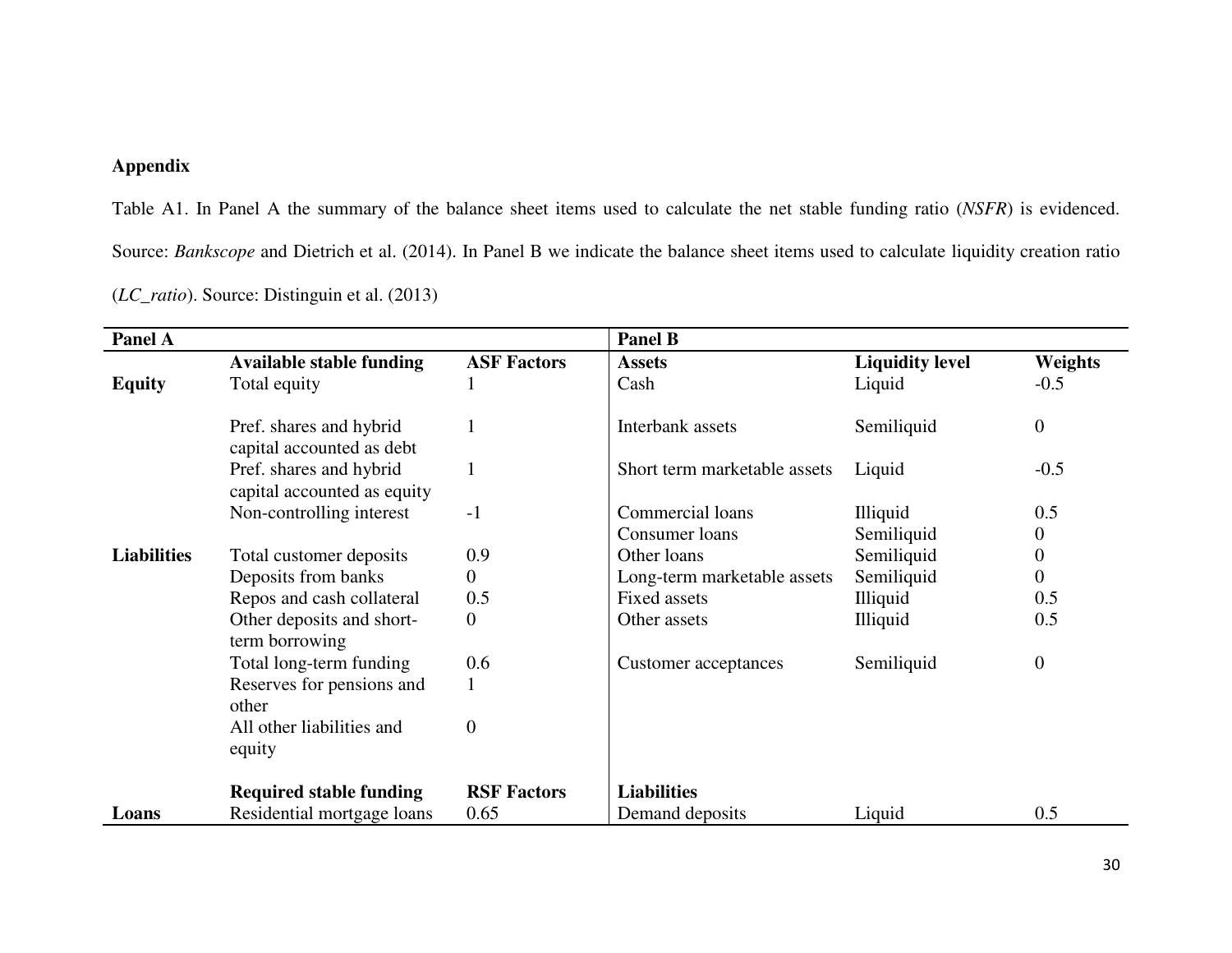|              | Other mortgage loans              | 0.65     | Saving deposits              | Liquid          | 0.5              |
|--------------|-----------------------------------|----------|------------------------------|-----------------|------------------|
|              | Other consumer retail loans       | 0.85     | Time deposits                | Semiliquid      | 0                |
|              | Corporate and commercial<br>loans | 0.85     | Other term deposits          | Semiliquid      | $\overline{0}$   |
|              | Other loans                       |          | Short-term borrowings        | Liquid          | 0.5              |
|              |                                   |          | Other short-term liabilities | Liquid          | 0.5              |
|              |                                   |          | Long-term borrowings         | Semiliquid      | $\boldsymbol{0}$ |
| <b>Other</b> | Loans and advances to banks       | $\Omega$ | Other long-term liabilities  | Semiliquid      | $\overline{0}$   |
|              | Total securities                  | 0.4      | Subordinated debentures      | <b>Illiquid</b> | $-0.5$           |
|              | Investments in property           |          | Preferred equity             | <b>Illiquid</b> | $-0.5$           |
|              | Insurance assets                  |          | Minority interests           | Illiquid        | $-0.5$           |
|              | Other earning assets              |          | Shareholder common capital   | <b>Illiquid</b> | $-0.5$           |
|              | Cash and due from banks           | $\theta$ | Retained earnings            | Illiquid        | $-0.5$           |
|              | All other non-earning assets      |          |                              |                 |                  |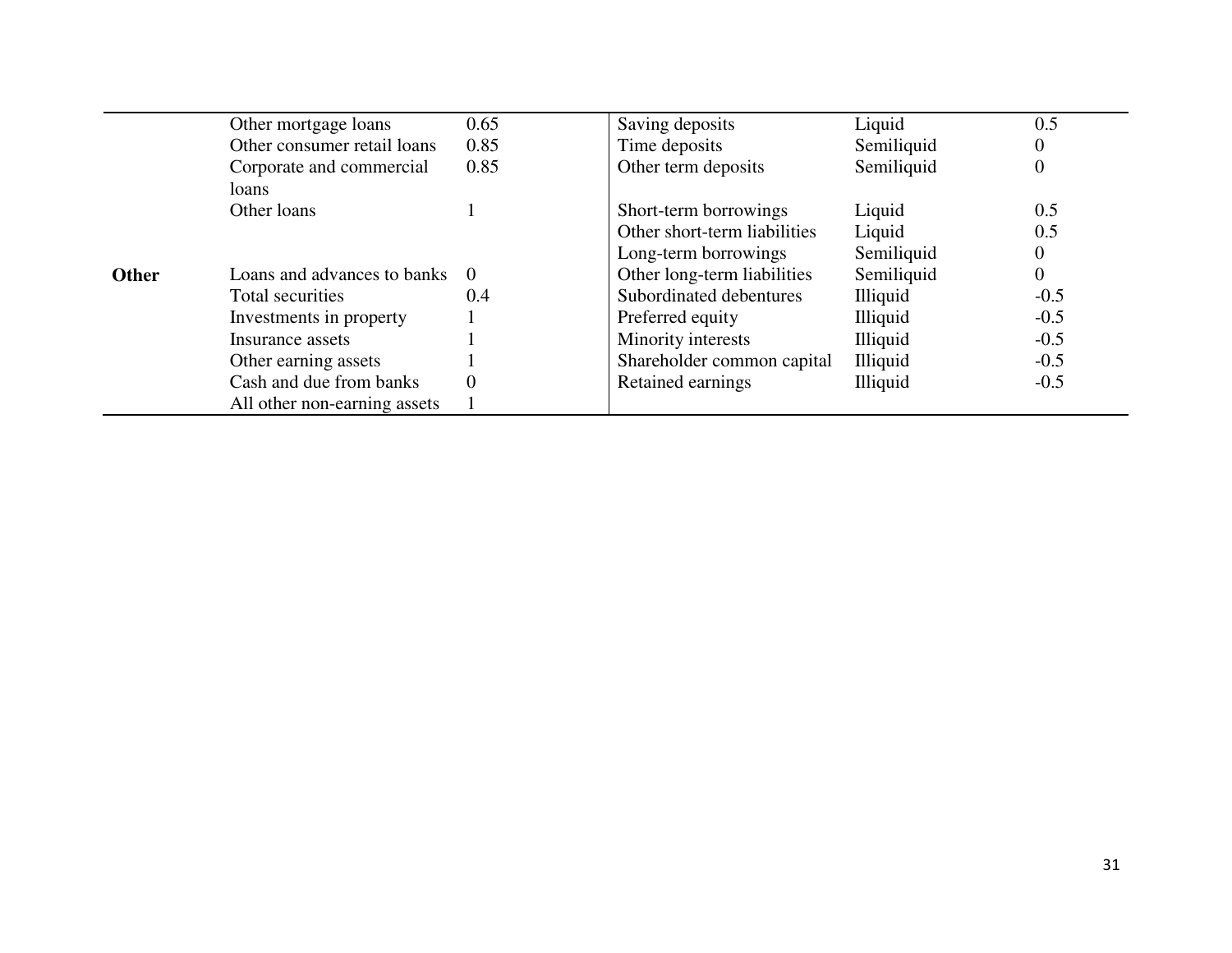| Table A2. Definition of variables |  |
|-----------------------------------|--|
|-----------------------------------|--|

| Variable                  | Description                                                          |  |  |
|---------------------------|----------------------------------------------------------------------|--|--|
| Capital<br>ratio<br>asset | (Tier $1 +$ Tier 2 capital) / RWA (in %)                             |  |  |
| (CAR)                     |                                                                      |  |  |
| Tier_1                    | (Tier 1 capital) / RWA (in $\%$ )                                    |  |  |
| stable<br><b>Net</b>      | funding ASF/RSF (as in Table A1)                                     |  |  |
| ratio                     |                                                                      |  |  |
| (NSFR)                    |                                                                      |  |  |
| Ln_asset                  | Log(total assets)                                                    |  |  |
| Growth                    | Annual change of the gross loan portfolio (in $\%$ )                 |  |  |
| <b>ROA</b>                | Return on assets (in $\%$ )                                          |  |  |
| $Op$ <sup>lev</sup>       | Fixed assets / total assets                                          |  |  |
| SD_Roa                    | Annual standard deviation of banks' net income                       |  |  |
| Loan loss ratio (LLR)     | Provisions for loan losses / gross loan portfolio (in $\%$ )         |  |  |
| CI_ratio                  | Operating expenses / operating revenues $(\%)$                       |  |  |
| Deposit                   | Deposit / total assets (in $\%$ )                                    |  |  |
| Listed                    | A dummy equal to 1 if the bank is listed during a particular year    |  |  |
| GCC                       | A dummy equal to 1 if the bank is domiciled in the GCC               |  |  |
|                           | countries                                                            |  |  |
| Gov                       | The total (direct or indirect) equity stake of the largest owner of  |  |  |
|                           | the bank, if that owner represents any government entity             |  |  |
| Private                   | The total (direct or indirect) equity stake of the largest owner, if |  |  |
|                           | that owner is a private local investor                               |  |  |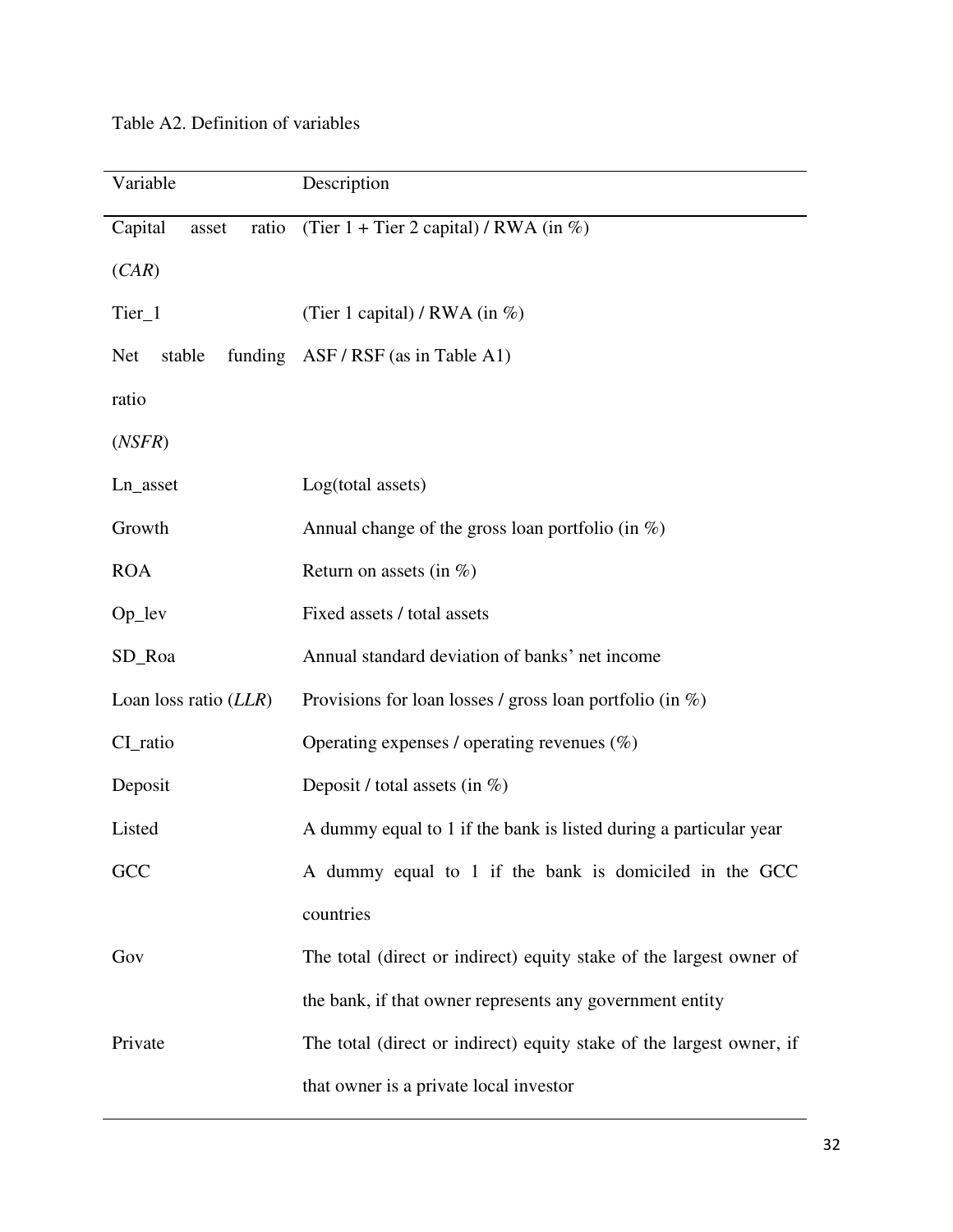Foreign The total (direct or indirect) equity stake of the largest owner, if that owner is a foreign investor Liquidity creation ratio (*LC\_ratio*): The items used for its calculation are described in

Table A2 and the formula is presented in Section 5.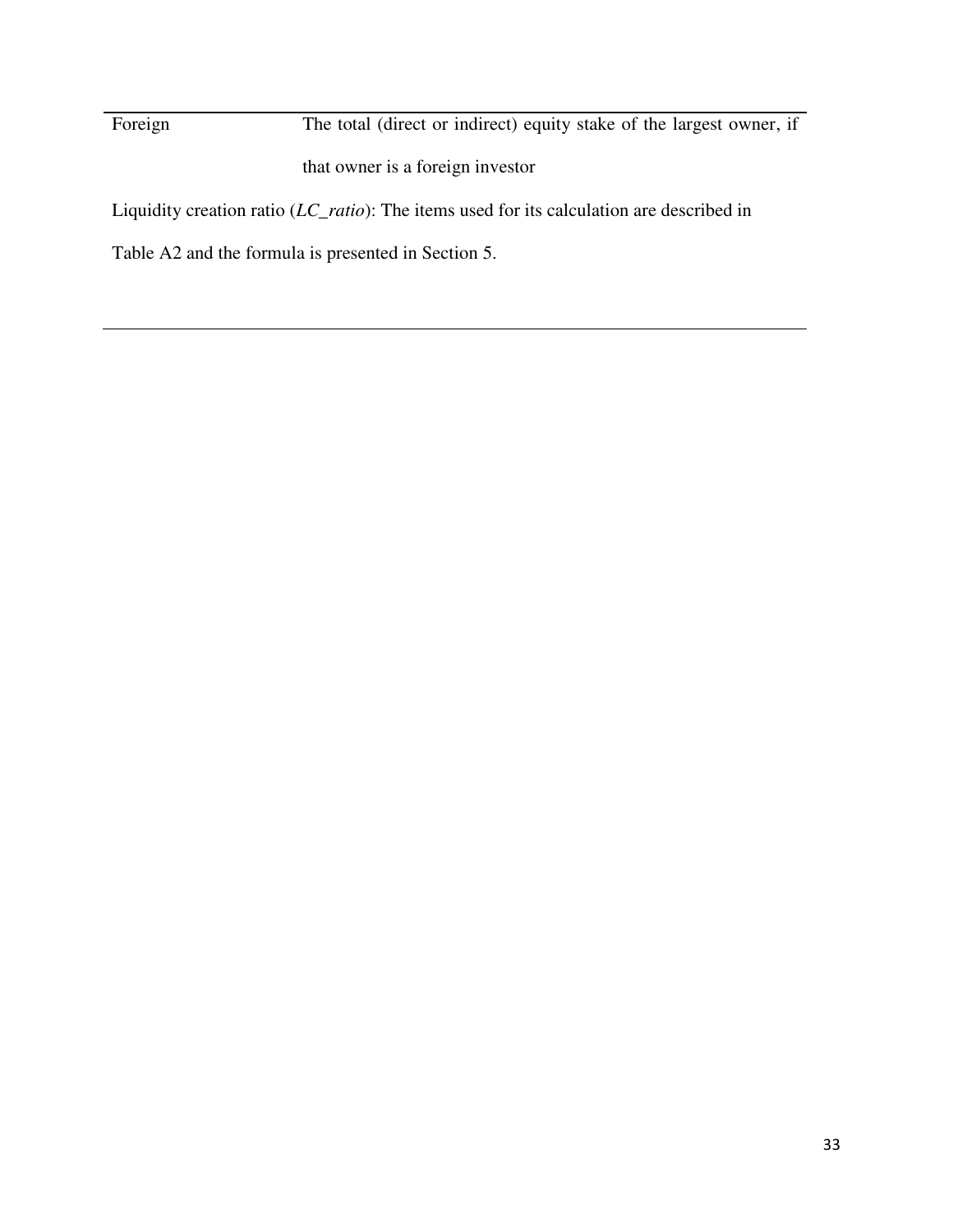# **NOTES**

l

<sup>4</sup> The authors use IMF data for the year 2008.

<sup>5</sup> Iran is a notable exception. Due to international sanctions, the country has not yet started the implementation of Basel III although, the Iranian Central Bank is expected to deliver guidelines in the next future on the adoption of the new rules. In non-tabulated robustness tests we remove Iranian banks from the sample but the results are substantially similar to those presented in the paper.

<sup>6</sup> Our data do not permit the calculation of the Liquidity coverage ratio (LCR) which would require information

about the daily cash flows of banking institutions. 7 The Basel Committee includes in the calculation of *NSFR* off-balance-sheet assets and liabilities as well. We considered the breakdown of on-balance-sheet items only, because standard datasets do not provide adequate coverage of off-balance-sheet items. Distinguin et al. (2013) face the same problem for European banks.

<sup>8</sup> We could have used dummies for each country but doing so could have produced biased estimates as the number of observations for some countries is low**.** 

 $9$  We are grateful to one reviewer for pointing this out. We control for the stake of other owners, only if they can be identified. In listed firms, it is common to have a multitude of small investors, whose identity is not specified. In this case, we decide to not include them in the regression, insofar their influence on banks' board decisions cannot be determined clearly.

 $10$  We believe that it is unlikely that the global financial crisis might have had an impact on the financial statements of MENA banks in 2008. It is more reasonable to assume that any adverse consequences were materialized in 2009 onwards.

<sup>11</sup> Brickely et al. (1988) classify institutional investors into three groups according to whether they have potential business relationships with the investee firms and, hence, their sensitivity to management pressure. These groups include: pressure insensitive (public pension funds, mutual funds), pressure-sensitive (banks, insurers), and pressure indeterminate (corporate pension funds, investment banks, brokerage houses). Non-controlling blockholders of the banks in our sample belong predominantly to the second group.

<sup>12</sup> These results are available from the authors upon request.

#### **References**

Aebi, V.; G. Sabato; and M. Shmidt. 2012. "Risk Management, Corporate Governance, and Bank Performance in the Financial Crisis." *Journal of Banking and Finance* 36, no. 12: 3213– 3226.

Aït-Sahalia, Y.; J. Andritzky; A. Jobst; S. Nowak; and N. Tamirisa. 2012. "Market Response to Policy Initiatives during the Global Financial Crisis." *Journal of International Economics* 87, no. 1: 162–177.

Andres, C. 2008. "Large Shareholder and Firm Performance – An Empirical Examination of Founding Family Ownership." *Journal of Corporate Finance* 14, no. 4: 431-445.

Andries, N.; and S. Billon. 2010. "The Effect of Bank Ownership and Deposit Insurance on Monetary Policy Transmission." *Journal of Banking and Finance* 34, no. 12; 3050 – 3054.

**<sup>1</sup>** Although full implementation of Basel III is set for 2018, many financial institutions started to comply with the new rules in 2013.

<sup>&</sup>lt;sup>2</sup> A review of the existing literature on the factors related to banks' liquidity stress can be found at: http://www.bis.org/publ/bcbs\_wp25.pdf.

<sup>&</sup>lt;sup>3</sup>The countries that make up the GCC are Saudi Arabia, Bahrain, Kuwait, Oman, Qatar and the United Arab Emirates. The union aims to achieve various goals, such as the integration of the national financial systems and the adoption of a single currency in the long term.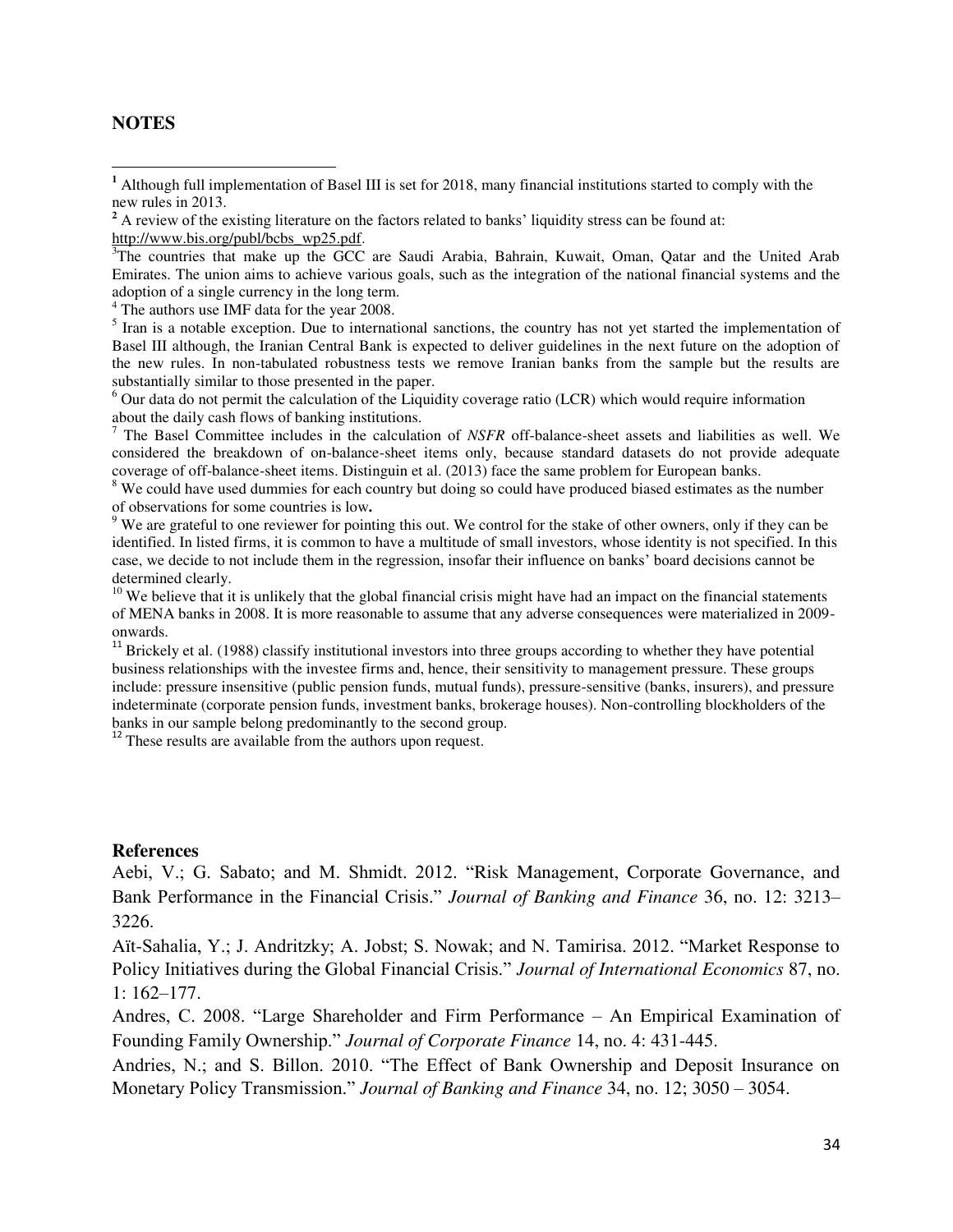Angkinand, A., and C. Wihlborg. 2010. "Deposit Insurance Coverage, Ownership, and Banks' Risk-taking in Emerging Markets." *Journal of International Money and Finance* 29, no. 2: 252– 274.

Arellano, M., and O. Bover. 1995. "Another Look at the Instrumental-variable Estimation of Error-components Models." *Journal of Econometrics* 68, no. 1: 29–52.

Arouri, H.; M. Hossain; and M.B. Muttakin; 2011. "Ownership Structure, Corporate Governance, and Bank Performance: Evidence from GCC Countries." *Corporate ownership and control* 8, no. 4: 365-372.

Ayadi, R., and W.P. De Groen. 2014. "State Aid to Banks and Credit for SMEs: Is There a Need for Conditionality?" *Working paper*, European Parliament, Brussels.

Barry, T.A.; L. Lepetit; and A. Tarazi. 2011. "Ownership Structure and Risk in Publicly and Privately Owned Banks." *Journal of Banking and Finance* 35, no. 5: 1327 – 1340.

BCBS (Basel Committee on Banking Supervision), 2013. Literature review of factors relating to liquidity stress. Working paper, 25.

BCBS, (Basel Committee on Banking Supervision), 2010a. Basel III: International Framework for Liquidity Risk Measurement, Standards and Monitoring." Basel Committee on Banking Supervision.

Bennaceur, S., and M. Goaied; 2001. "The Determinants of Commercial Bank Interest Margin and Profitability: Evidence from Tunisia." *Frontiers in Finance and Economics* 5, no. 1: 106- 130.

Berger, A.N., and C.H.S. Bouwman, 2009. "Bank Liquidity Creation." *Review of Financial Studies* 229, no. 9: 3779–3837.

Berger, A.; G. Clarke; R. Cull; L. Klapper; and G. Udell. 2005. "Corporate Governance and Bank Performance: A Joint Analysis of the Static, Selection, and Dynamic Effects of Domestic, Foreign, and State Ownership." *Journal of Banking and Finance* 29, no. 8-9: 2179–2221.

Berger, A.N.; Q. Dai; S. Ongena; and D.C. Smith. 2003. "To What Extent Will the Banking Industry Be Globalized? A Study of Bank Nationality and Reach in 20 European Nations." *Journal of Banking and Finance* 27, no. 3: 383–415.

Bertay, A.; A. Demirguc-Kunt; and H. Huizinga. 2012. "Bank Ownership and Credit over the Business Cycle: Is Lending by State Banks less Procyclical?" *Policy Research* 

*Working Paper 6110,* World Bank, Washington, DC.

l

Bhattacharyya, A.; C.A.K. Lovell; and P. Sahay. 1997. The Impact of Liberalisation on the Productive Efficiency of Indian Commercial Banks." *European Journal of Operational Research* 98, no. 2: 332–345.

Bank of International Settlements (BIS), 2009. "International Framework for Liquidity Risk, Measurement and Monitoring." *Consultative Document*.

Blundell, R.W., and S.R. Bond. 1998. "Initial Conditions and Moment Restrictions in Dynamic Panel Data Models." *Journal of Econometrics* 87, no. 1: 115–143.

Bonin, J.P.; I. Hasan; and P. Wachtel; 2005. "Bank Performance, Efficiency and Ownership in Transition Countries." *Journal of Banking and Finance* 29, no. 1: 31–53.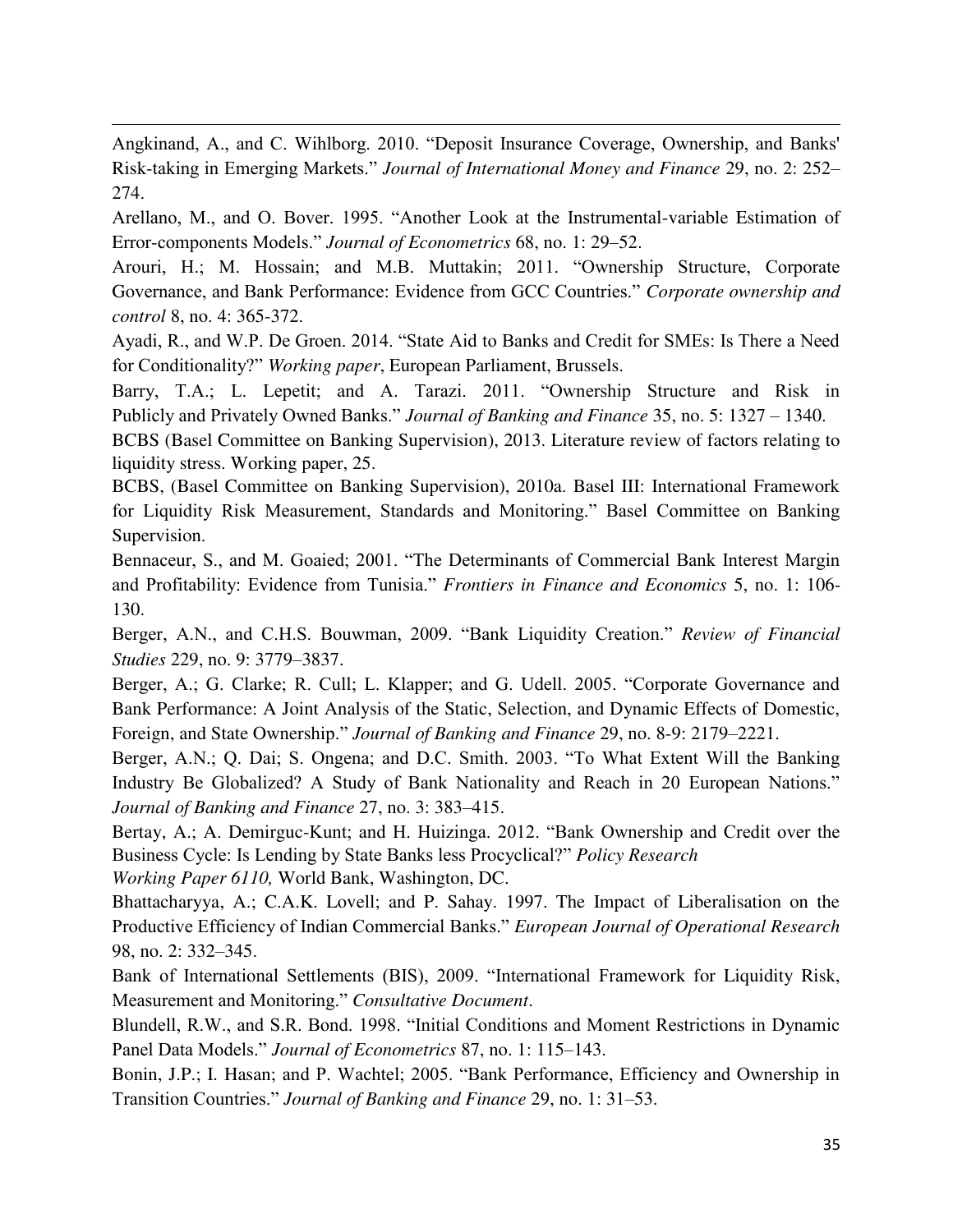Brei, M.; and A. Schclareck; 2015. "A Theoretical Model of Bank Lending: Does Ownership Matters in Times of Crisis?" *Journal of Banking and Finance* 50, no.1; 298-307.

Brown, M.; M.R. Maurer; T. Pak; and N. Tynaev. 2009. "The Impact of Banking Sector Reform in a Transition Economy: Evidence from Kyrgyzstan." *Journal of Banking and Finance* 33, no. 9: 1677–1687.

Brickley, J.A.; R.C. Lease; and C.W. Smith. 1988. "Ownership Structure and Voting on Antitakeover Amendments." *Journal of Financial Economics* 20, no. 1; 267-291.

Busta, I.; E. Sinani; and S. Thomsen; 2014. "Ownership Concentration and Market Value of European Banks." *Journal of Management and Governance* 18, no. 1: 159 – 183.

Caprio, G.; L. Laeven; and R. Levine. 2007. "Governance and Bank Valuation." *Journal of Financial Intermediation* 16, no. 4: 584–617.

Chabanel, P. 2011. "Implementing Basel III: Challenges, Options and Opportunities." *Moody's Analytics White Paper*: 1–10.

Chahine, S. 2007. "Activity-based Diversification, Corporate Governance, and the Market Valuation of Commercial Banks in the Gulf Cooperation Council." *Journal of Management and Governance* 11, no. 4: 353-382.

Chalermchavitchien, P.; S. Jumreornwong; P. Jiraporn; and M. Singh. 2014. "The Effect of Bank Ownership Concentration on Capital Adequacy, Liquidity and Capital Stability." *Journal of Financial Services Research* 45, no. 2: 219-240.

Choe, H.; B.C. Kho; and R.M. Stulz. 2005. "Do Domestic Investors Have an Edge? The Trading Experience of Foreign Investors in Korea." *Review of Financial Studies* 18, no. 3: 795–829.

Chou, S., and F. Lin. 2011. "Bank's Risk Taking and Ownership Structure – Evidence for Economics in Transition Stage." *Applied Economics* 43, no. 12: 1551- 1564.

Claessens, S.; A. Demirgüc-Hunt; and H. Huizinga. 2001. "How Does Foreign Entry Affect the Domestic Banking Market?" *Journal of Banking and Finance* 25, no. 5: 891–911.

Claessens, S., and N. van Horen. 2014. "Foreign Banks: Trends and Impact." *Journal of Money, Credit and Banking* 46, no.1; 295-326.

Creane, S.; R. Goyal; A.M. Mobarak; and R. Sab. 2004. "Evaluating Financial Sector

Development in the Middle East and North Africa: New Methodology and Some

New Results." *IMF Policy Working Paper*.

l

Cull, R.; and M.S. Martínez Pería. 2013. "Bank Ownership and Lending Patterns during the 2008–2009 Financial Crisis: Evidence from Latin America and Eastern Europe." *Journal of Banking & Finance* 37, no. 12; 4861–4878.

De Haas, R.; Y. Korniyenko; E. Loukoianova; and A. Pivovarsky. 2012. "Foreign Banks and the Vienna Initiative: Turning Sinners into Saints?" *IMF Working Paper,* no. 12/117.

De Haas, R.; and I. van Lelyveld. 2014. "Multinational Banks and the Global Financial Crisis. Weathering the Perfect Storm?" *Journal of Money, Credit, and Banking* 46, no.1; 333-364

Demirgüç-Hunt, A., and E. Detragiache. 2002. "Does Deposit Insurance Increase Banking System Stability? An Empirical Investigation." *Journal of Monetary Economics* 49, no. 7: 1373– 1406.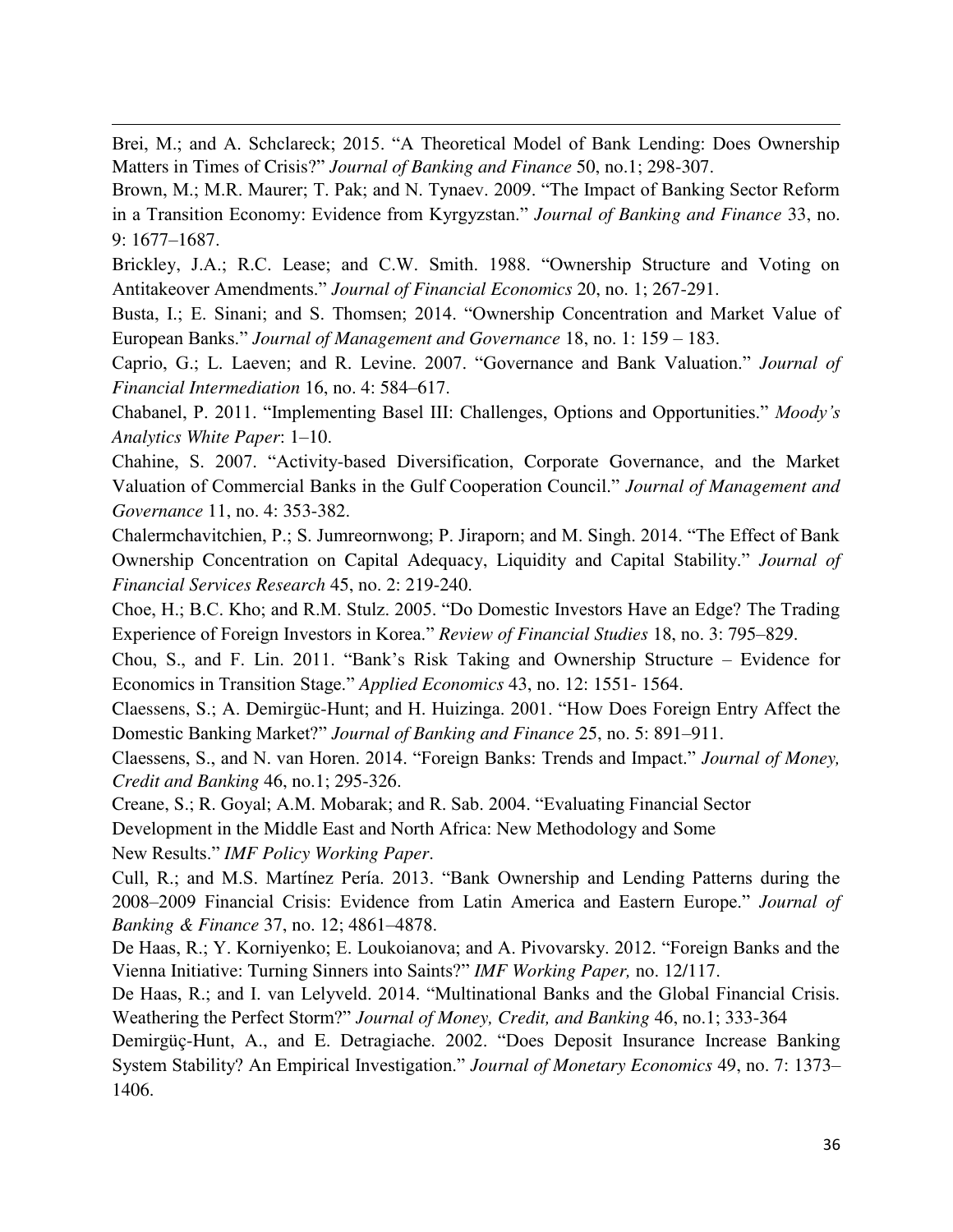Diamond, D.W.; and P.H. Dybvig. 1983. "Bank Runs, Deposit Insurance, and Liquidity." *Journal of Political Economy* 91, no. 3; 401–419.

l

Dietrich, A.; K. Hess; and G. Wanzenried. 2014. "The Good and Bad News about the New Liquidity Rules of Basel III in Western European Countries." *Journal of Banking and Finance* 44, July: 13-25.

Distinguin, I.; C. Roulet; and A. Tarazi. 2013. "Bank Regulatory Capital and Liquidity: Evidence from US and European Publicly Traded Banks." *Journal of Banking and Finance* 37, no. 9: 3295 – 3317.

Dong, Y.; C. Meng; M. Firth; and W. Hou. 2014. "Ownership Structure and Risk-taking: Comparative Evidence from Private and State-controlled Banks in China." *International Review of Financial Analysis* 36, December: 120-130.

Elyasiani, E., and J.J. Jia. 2008. "Institutional Ownership Stability and BHC Performance." *Journal of Banking and Finance* 32, no. 9: 1767 – 1781.

Faccio, M., and L.H. Lang. "2002. The Ultimate Ownership of Western European Corporations." *Journal of Financial Economics* 65, no. 3: 365-395.

Fama, E.F., and M.C. Jensen. 1985. "Organizational Forms and Investment Decisions." *Journal of Financial Economics* 14, no. 1: 101-119.

Farazi, S.; E. Feyen; and R. Rocha. 2011. "Bank Ownership and Performance in the Middle East and North Africa Region." *World Bank Working Paper*.

Forti, C.; and R.F. Schiozer. 2015. "Bank Dividends and Signaling to Information-Sensitive Depositors." *Journal of Banking and Finance* 56; 1-11.

Fungáčová, Z., and L. Solanko. 2009. "Risk-taking by Russian Banks: Do Location, Ownership and Size Matter?" In Current trends in the Russian financial system. Vienna: SUERF.

Gorton, G. *Slapped by the invisible hand*. Oxford University Press, 2010.

Havrylchyk, O., and E. Jurzyk. 2011. "Inherited or Earned? Performance of Foreign Banks in Central and Eastern Europe." *Journal of Banking and Finance* 35, no. 5: 1291 –1302.

Haw, I.M.; S.M. Ho; B. Hu; and D. Wu. 2010. "Concentrated Control, Institutions, and Banking Sector: An International Study." *Journal of Banking and Finance* 34, no. 3: 485–497.

Iannotta, G.; G. Nocera; and A. Sironi. 2007. "Ownership Structure, Risk and Performance in the European Banking Industry." *Journal of Banking and Finance* 31, no. 7: 2127–2149.

Iannotta, G.; G. Nocera; and A. Sironi. 2013. "The Impact of Government Ownership on Bank Risk." *Journal of Banking and Finance* 22, no. 2: 152– 176.

Isik, I.; L. Gunduz; and M. Omran. 2004. "Managerial and Scale Efficiency in the MENA Banking: A Panel Study of the Jordanian Banking Sector." *SSRN Electronic Journal*.

Isik, I.; and M.K. Hassan. 2002. "Cost and Profit Efficiency of the Turkish Banking Industry: An Empirical Investigation." *Financial Review* 37, no. 2: 257–279.

Jensen, M.; and W. Meckling. 1976. "Theory of the Firm: Managerial Behavior, Agency Costs, and Ownership Structure." *Journal of Financial Economics* 3, no. 4: 305–360.